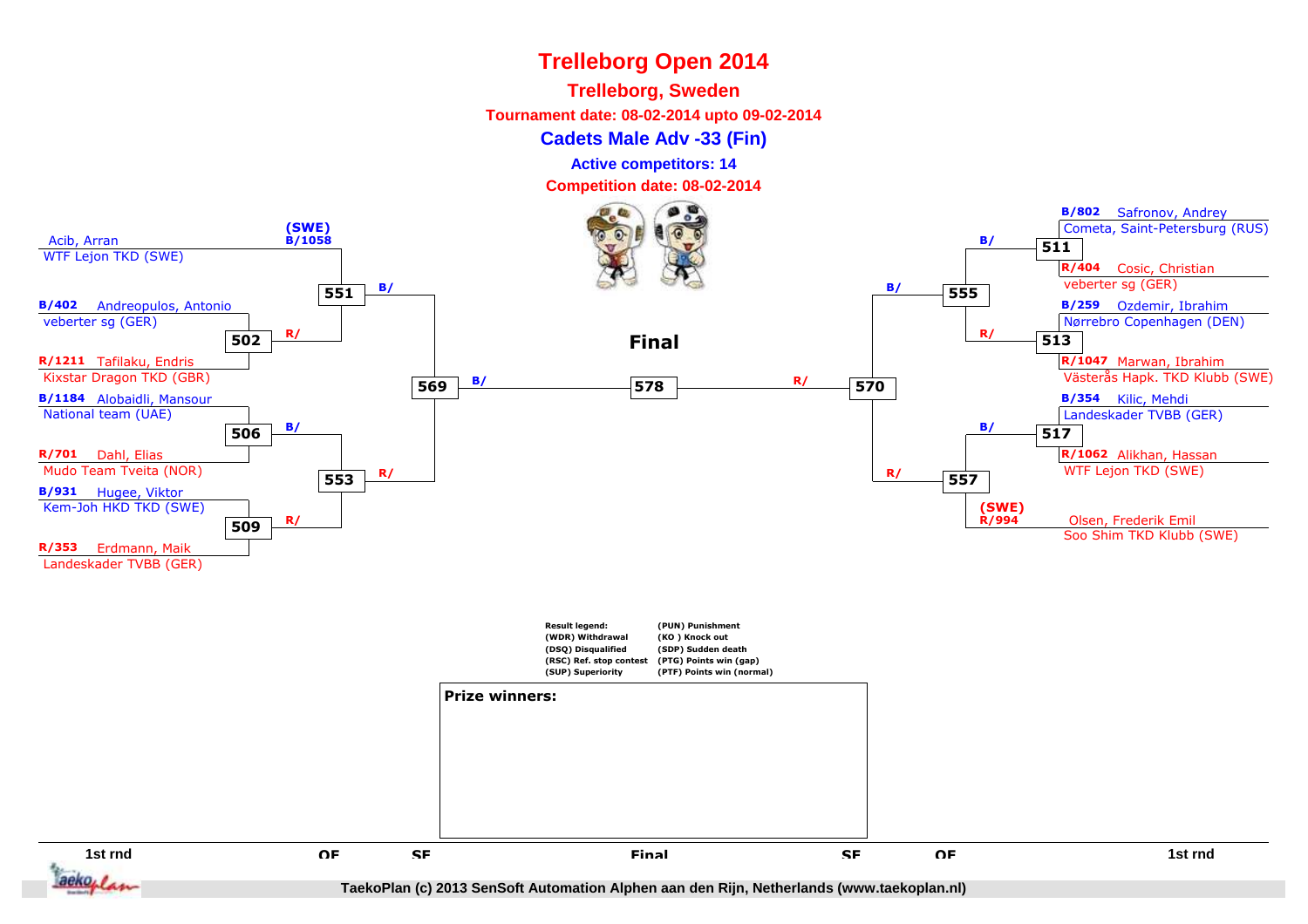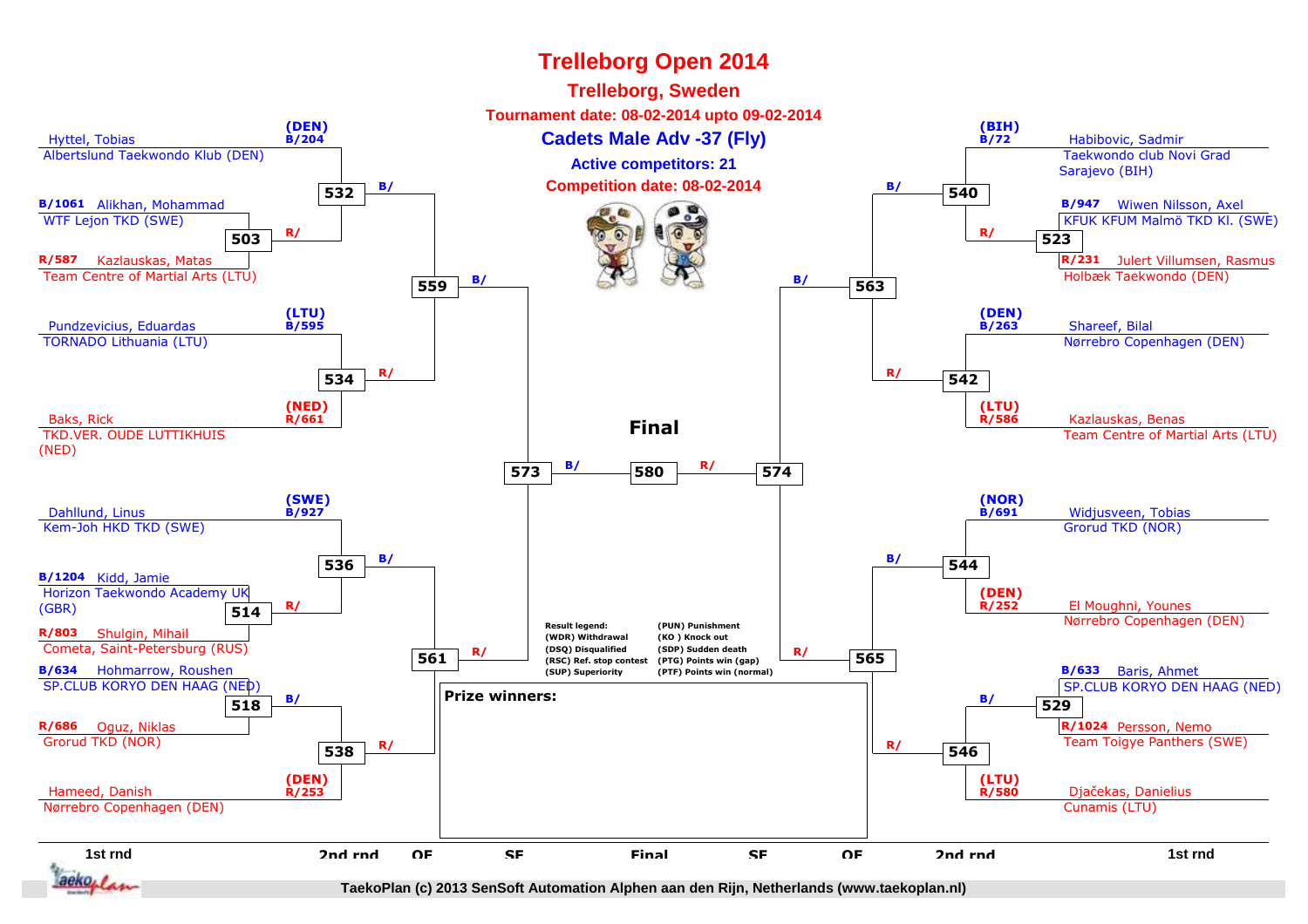## **Trelleborg, Sweden**

**Tournament date: 08-02-2014 upto 09-02-2014**

#### **Cadets Male Adv -41 (Bantam)**

**Active competitors: 12**

**Competition date: 08-02-2014**



**1st rnd**d a contract of the set of the set of the set of the set of the set of the set of the set of the set of the set of the set of the set of the set of the set of the set of the set of the set of the set of the set of the set aeko. I

**QF**

**SF**

**TaekoPlan (c) 2013 SenSoft Automation Alphen aan den Rijn, Netherlands (www.taekoplan.nl)**

F SF Final SF OF

**Final**

**SF**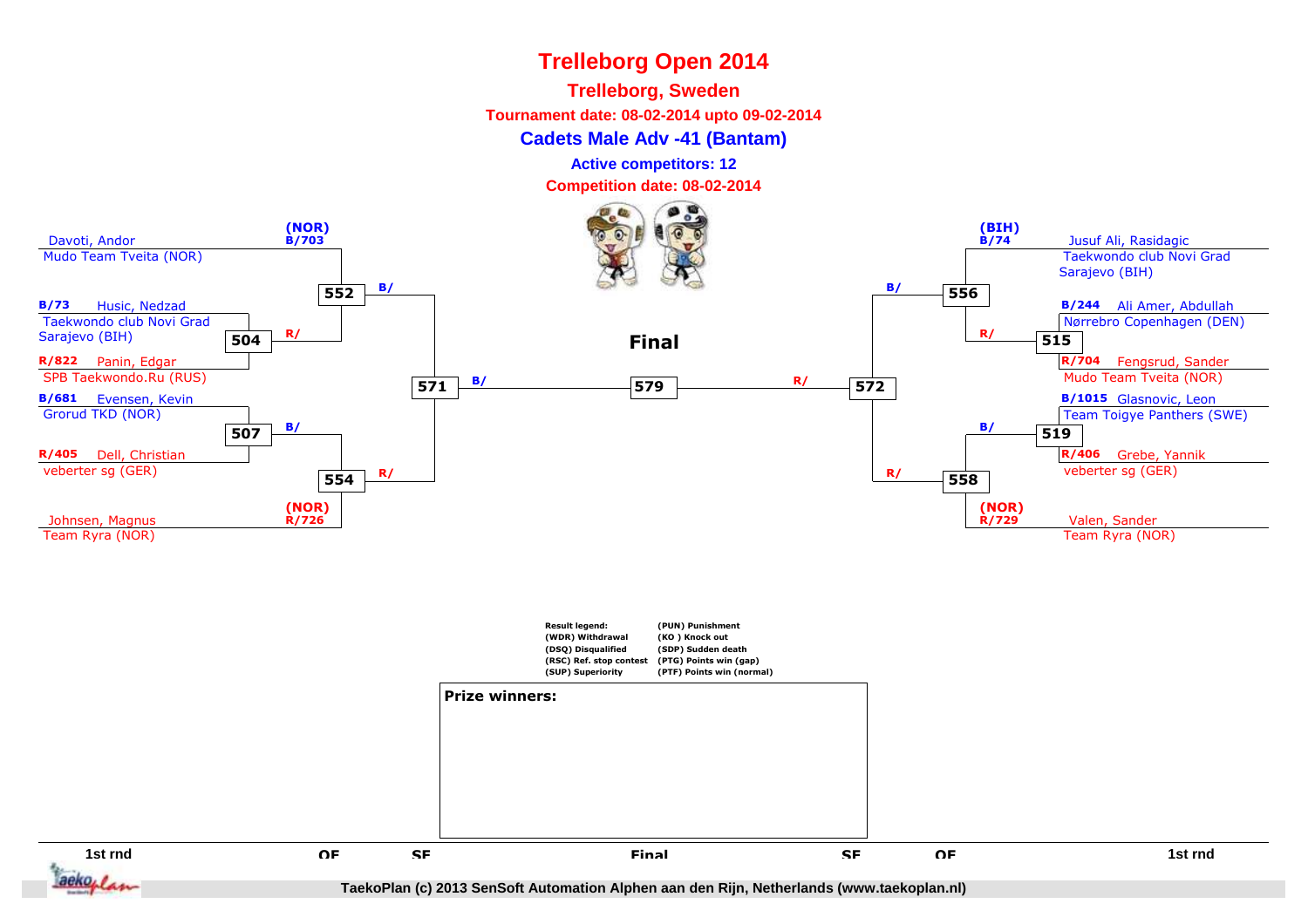## **Trelleborg, Sweden**

**Tournament date: 08-02-2014 upto 09-02-2014**

#### **Cadets Male Adv -45 (Feather)**

**Active competitors: 14**

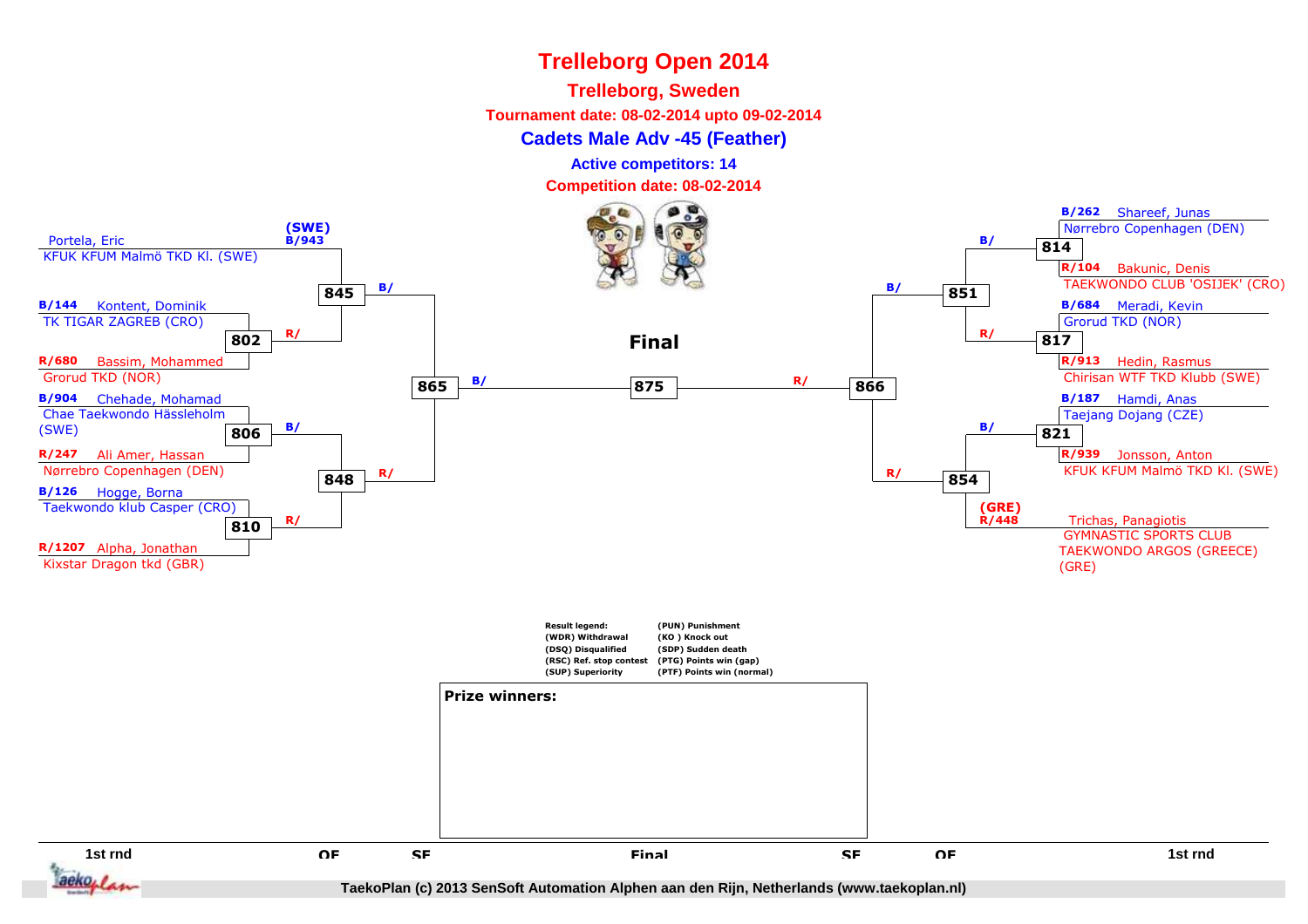#### **Trelleborg, Sweden**

**Tournament date: 08-02-2014 upto 09-02-2014**

**Cadets Male Adv -49 (Light)**

**Active competitors: 9**

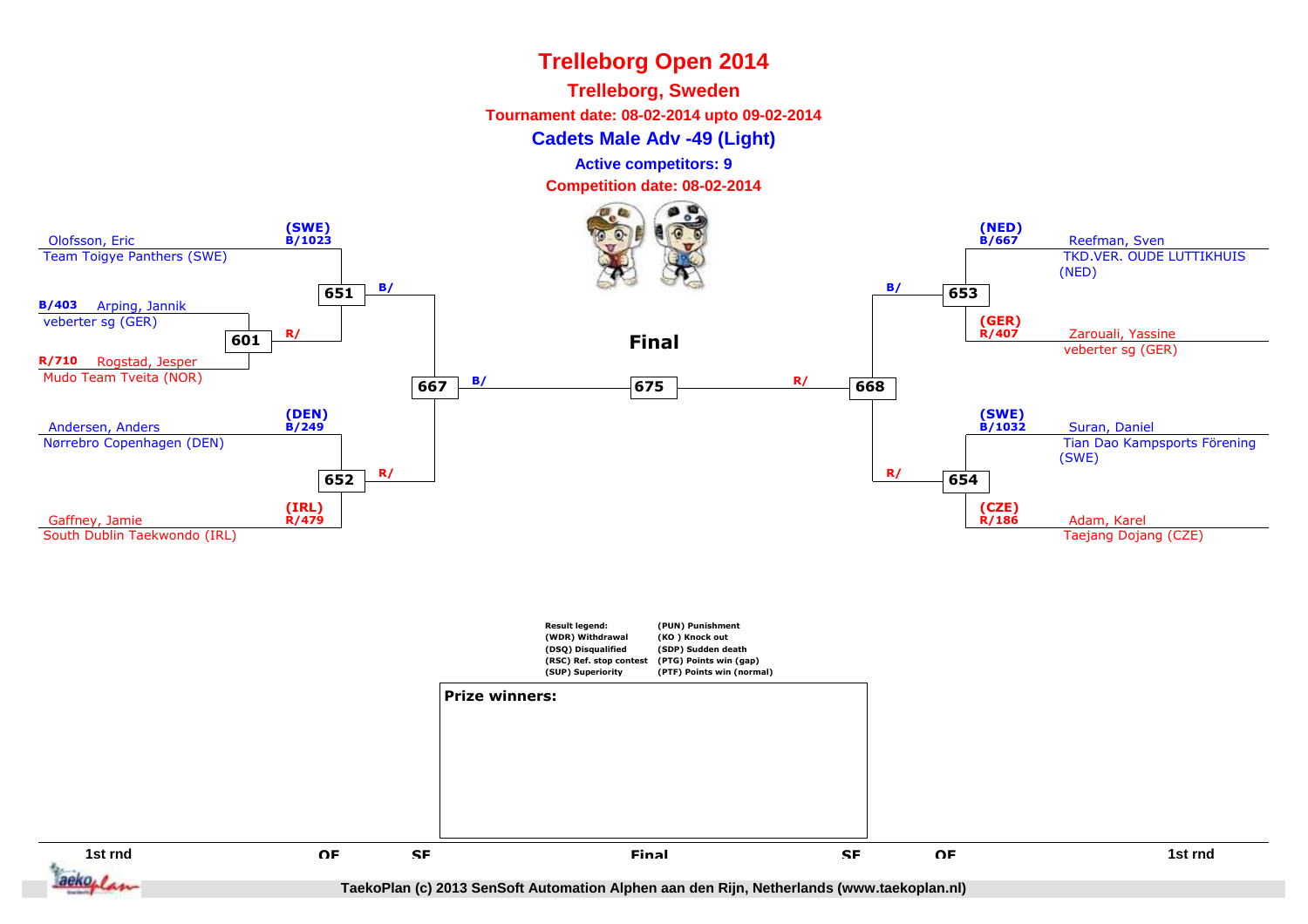



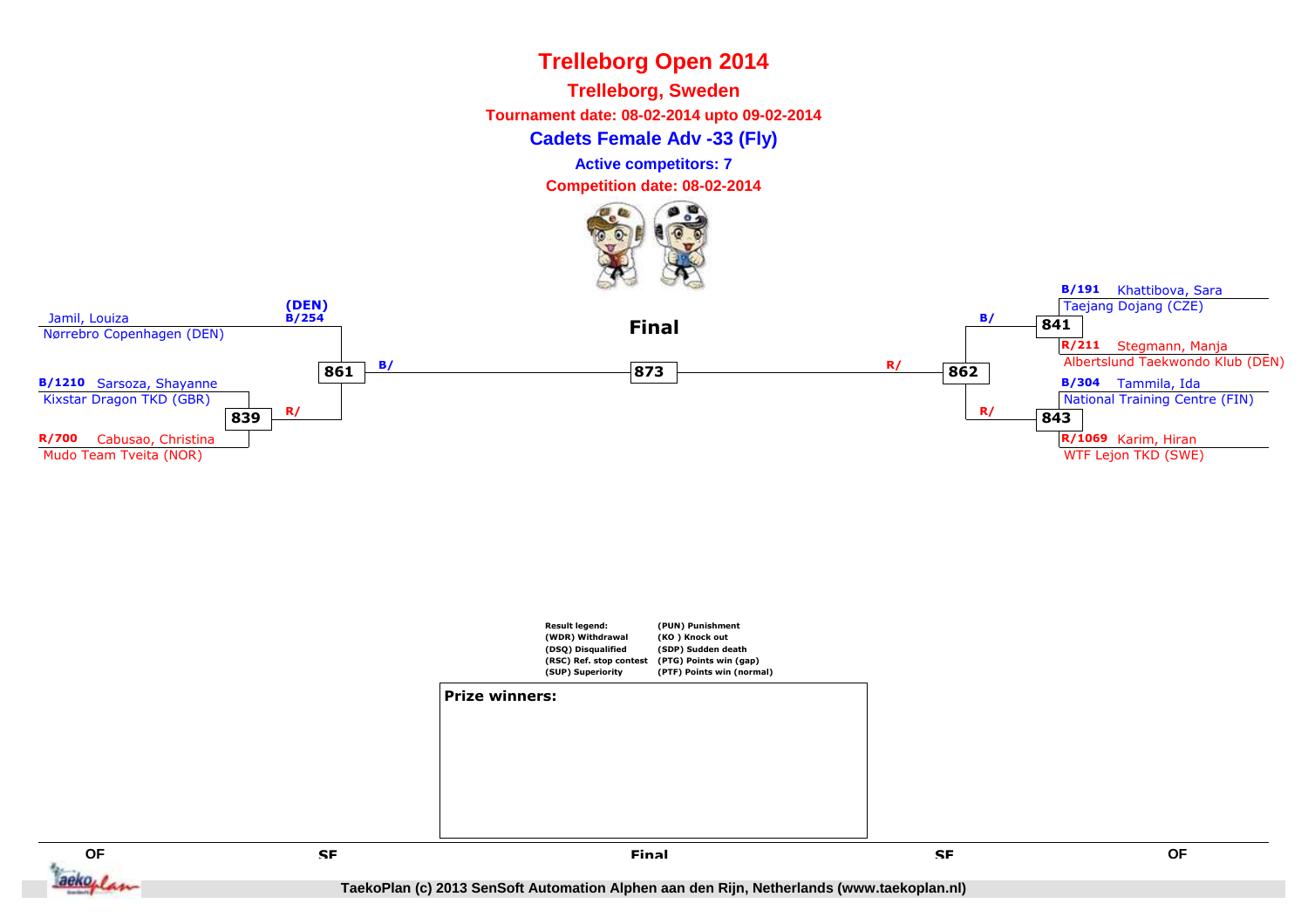

**Trelleborg, Sweden**

**Tournament date: 08-02-2014 upto 09-02-2014**

**Cadets Female Adv -37 (Bantam)**

**Active competitors: 7**

**Competition date: 08-02-2014**



**Result legend: (WDR) Withdrawal (DSQ) Disqualified (RSC) Ref. stop contest(SUP) Superiority(PUN) Punishment(KO ) Knock out (SDP) Sudden death (PTG) Points win (gap) (PTF) Points win (normal)Prize winners:**

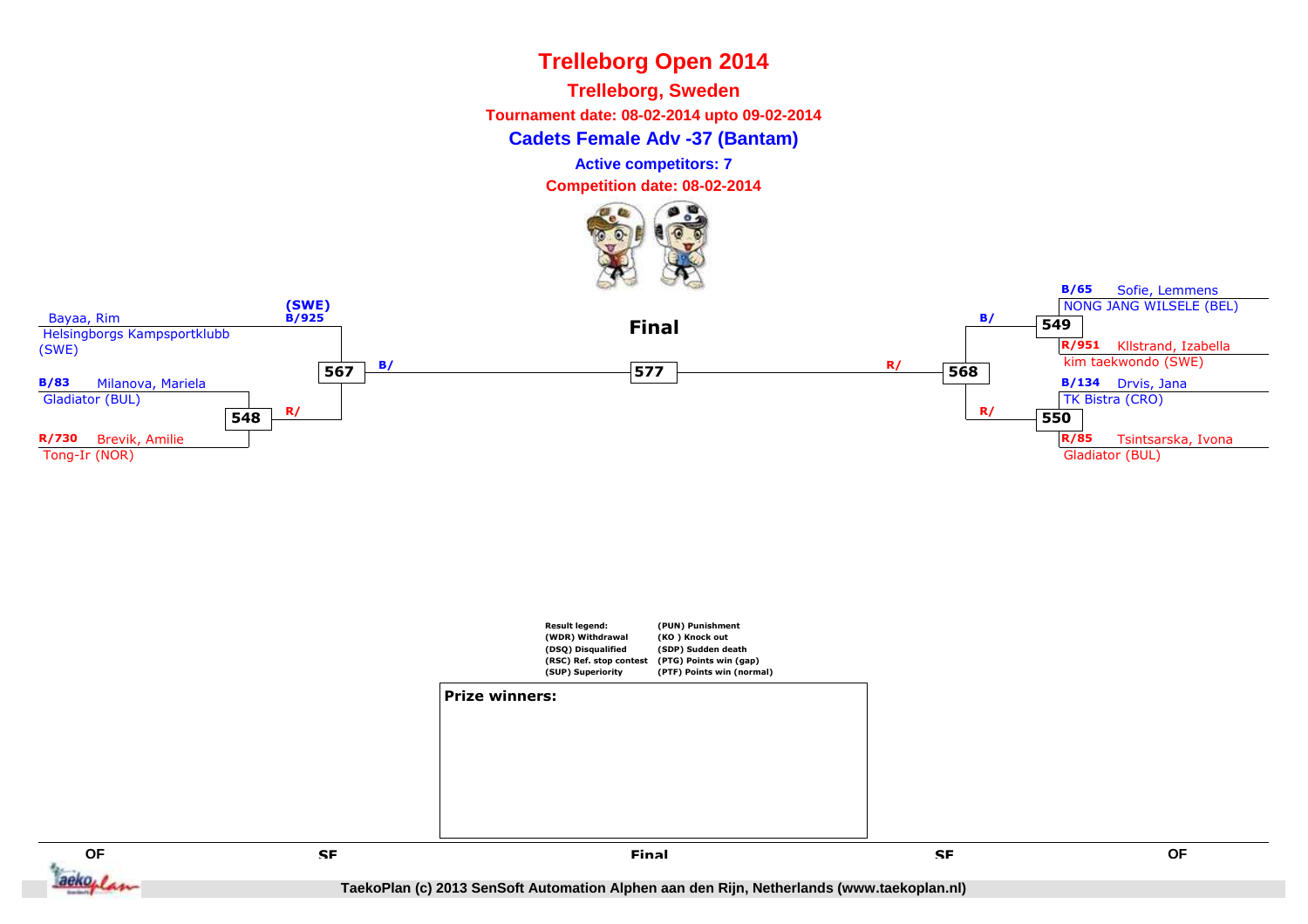## **Trelleborg, Sweden**

**Tournament date: 08-02-2014 upto 09-02-2014**

#### **Cadets Female Adv -41 (Feather)**

**Active competitors: 15**

**Competition date: 08-02-2014**

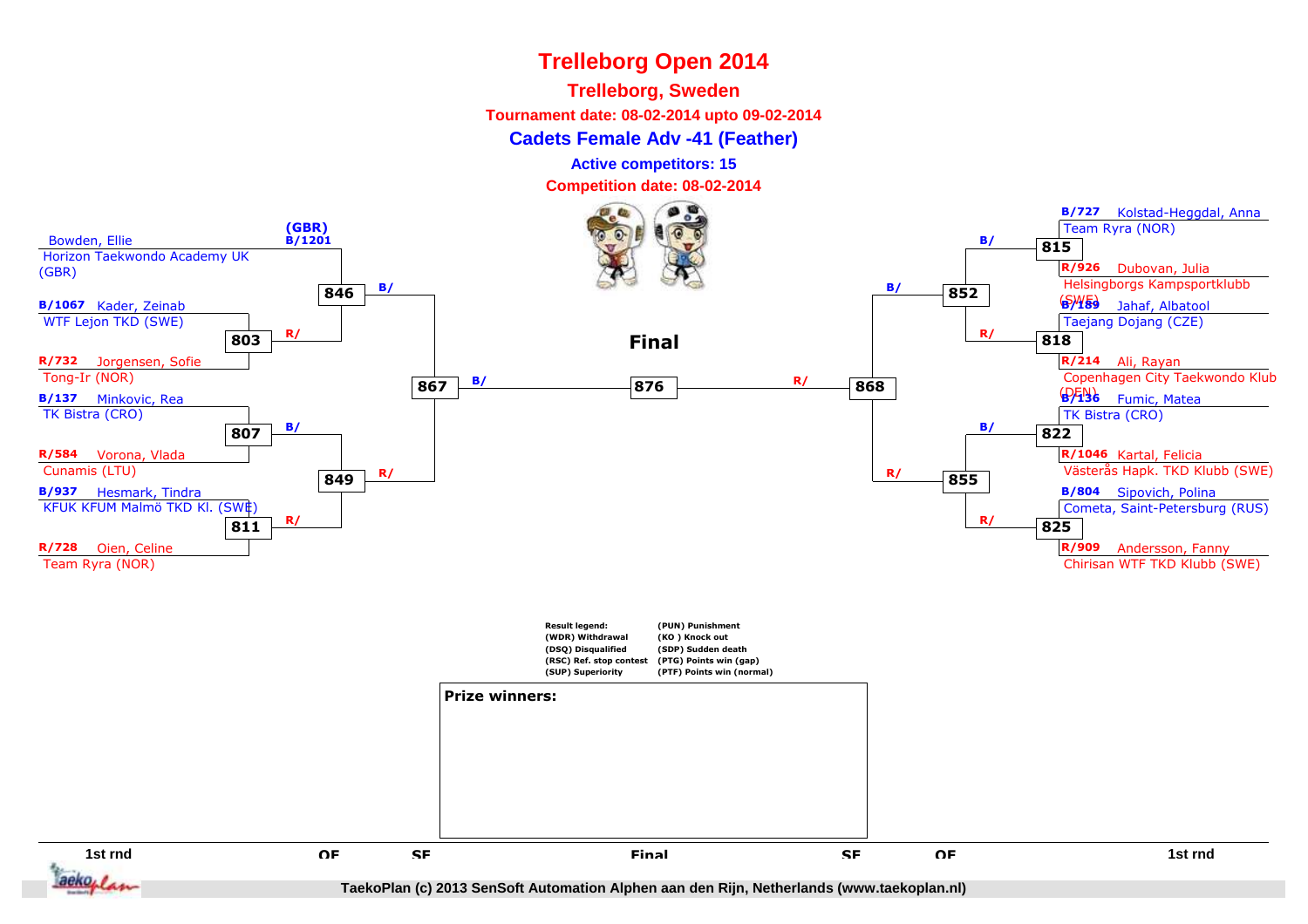





 **SF Final**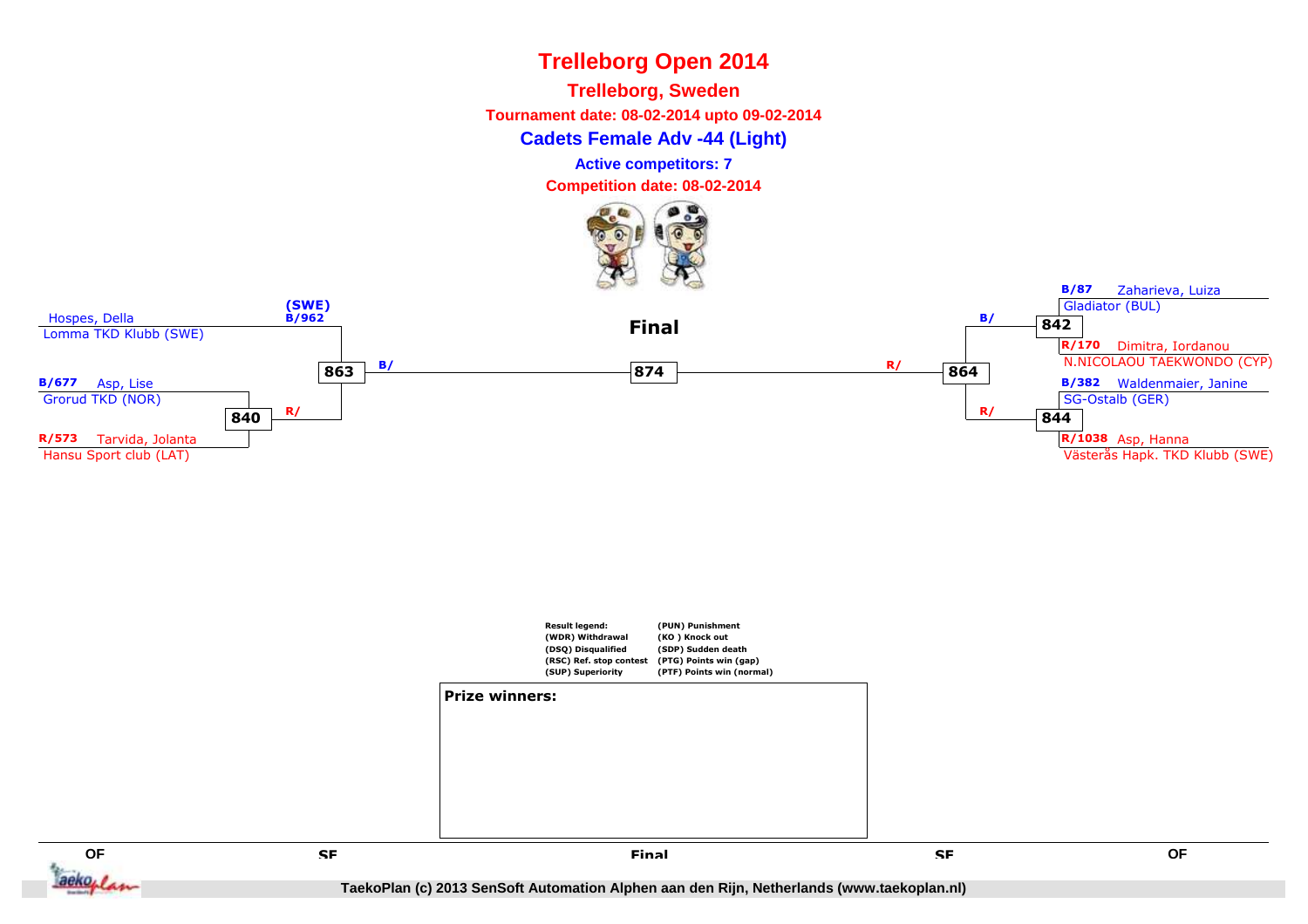#### **Trelleborg Open 2014Trelleborg, Sweden Tournament date: 08-02-2014 upto 09-02-2014(GER)(GER) B/366**Katsaros, Vasilios1 **Juniors Male Adv -45 (Fin)** By 366 Popp, Steven **B/331** GERMANY NATIONALTEAM (GER) NWTU Landeskader (GER)**Active competitors: 25 B/ <sup>835</sup> B/ Competition date: 08-02-2014 831** Madatov, Shikar **B/33B/894** Jebril, Yoseph Azerbaijan National Taekwondo Örestad Baekdusan Taekwondo **R/** Team (AZE)(SWE)**827 R/ 804R/31** Isazade, Ali **R/257** Mazouz, Mohammed Azerbaijan National Taekwondo Nørrebro Copenhagen (DEN) **B/ <sup>859</sup> B/ 857BAT24 Kavak, Mehmet Alperen B/655** El Boujjouffi, Nasser Taekwondo zuid-Oost (NED) Turkish National Team (TUR) **B/ 828 B/ 808R/142** Anic, Nikola**R/1185** Alobeidli, Suhail National Team (UAE) TK TIGAR ZAGREB (CRO) **R/ <sup>836</sup> R/ 832B/1181** Almaazmi, Mohamed National team (UAE)**(MEX)R/** Contreras Guzman, Jose Fernando (Regional team of the Mexico National team (MEX) and Mexico National team (MEX) **R/606812FinalR/1098** Altan, Onur Turkish National Team (TUR) **B/ <sup>872</sup> R/ <sup>878</sup> 871(SWE)(GER)**Jovanovic, Milos **B/1218** Haupt, Viktor **B/391** TASG Dresden e.V. (GER) Kfuk Kfum Malmö TKD KL. (SWE) **B/ <sup>837</sup> B/ 833B/1164** A.Alkindi, Mohamed Saeed**B/279** Patel, Neil Fujairah Taekwondo Team (UAE) Chung Yong (ENG)**819 R/ 829 R/ Result legend:(PUN) PunishmentR/314** Vyrynen, Aleksi **R/1010** Tornquist, Gustav **(WDR) Withdrawal(KO ) Knock out** Taekwondourheilijat 2011 (FIN) TEAM REI (SWE) **(DSQ) Disqualified (SDP) Sudden deathR/** (DSQ) Disqualitied (SDP) Sudden death<br>
(RSC) Ref. stop contest (PTG) Points win (gap)<br>
(SIIP) Suneriority (PTF) Points win (normal) **858 (RSC) Ref. stop contest (PTG) Points win (gap)B/392** Ufimzew, Erik**(SUP) SuperiorityB/291** Soinio, Keijo **(PTF) Points win (normal)** TASG Dresden e.V. (GER) Naantalin Taekwondo (FIN)**Prize winners: B/ 830 B/ 823R/19R/38** Aliyev, Ilham Mehdiyev, Anar Azerbaijan National Taekwondo Azerbaijan National Taekwondo **R/ <sup>838</sup> R/ 834**Team (AZE)Team (AZE)**(DEN)(ISR)**Krivishkiy, Nimrod Weitzmann, Patrick Dircks **R/500 R/220** Copenhagen City Taekwondo Klub National Team of Israel (ISR)(DEN)**1st rnd2nd rndQFSFFinal**d a that the off state of the set of the off the top of the term of the term of the term of the term of the term o<br>The term of the set of the term of the term of the term of the term of the set of the term of the term of t d OF SF Final SF OF 2nd rnd<br> **2nd rnd** F SF Final SF OF F Final SF аекол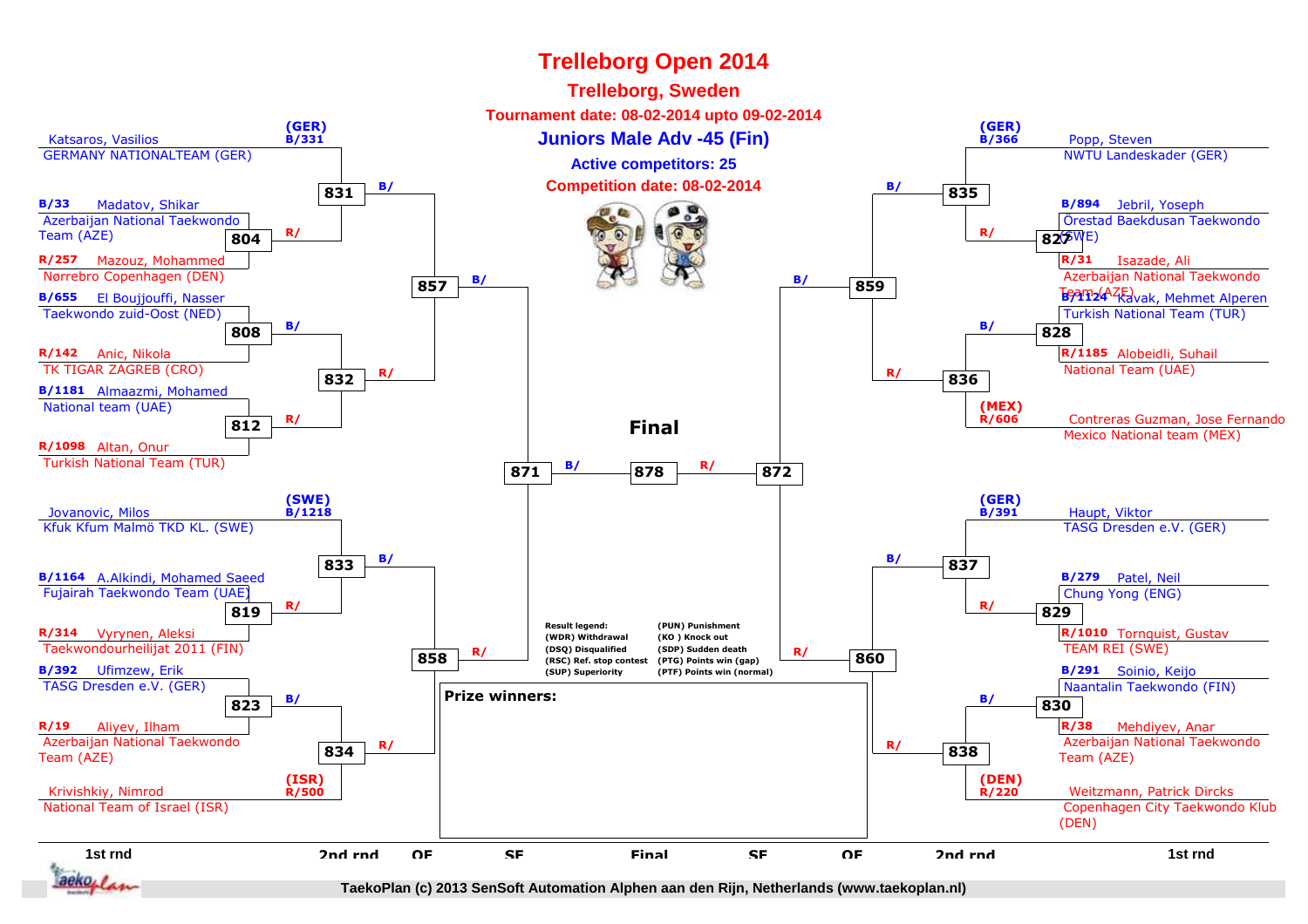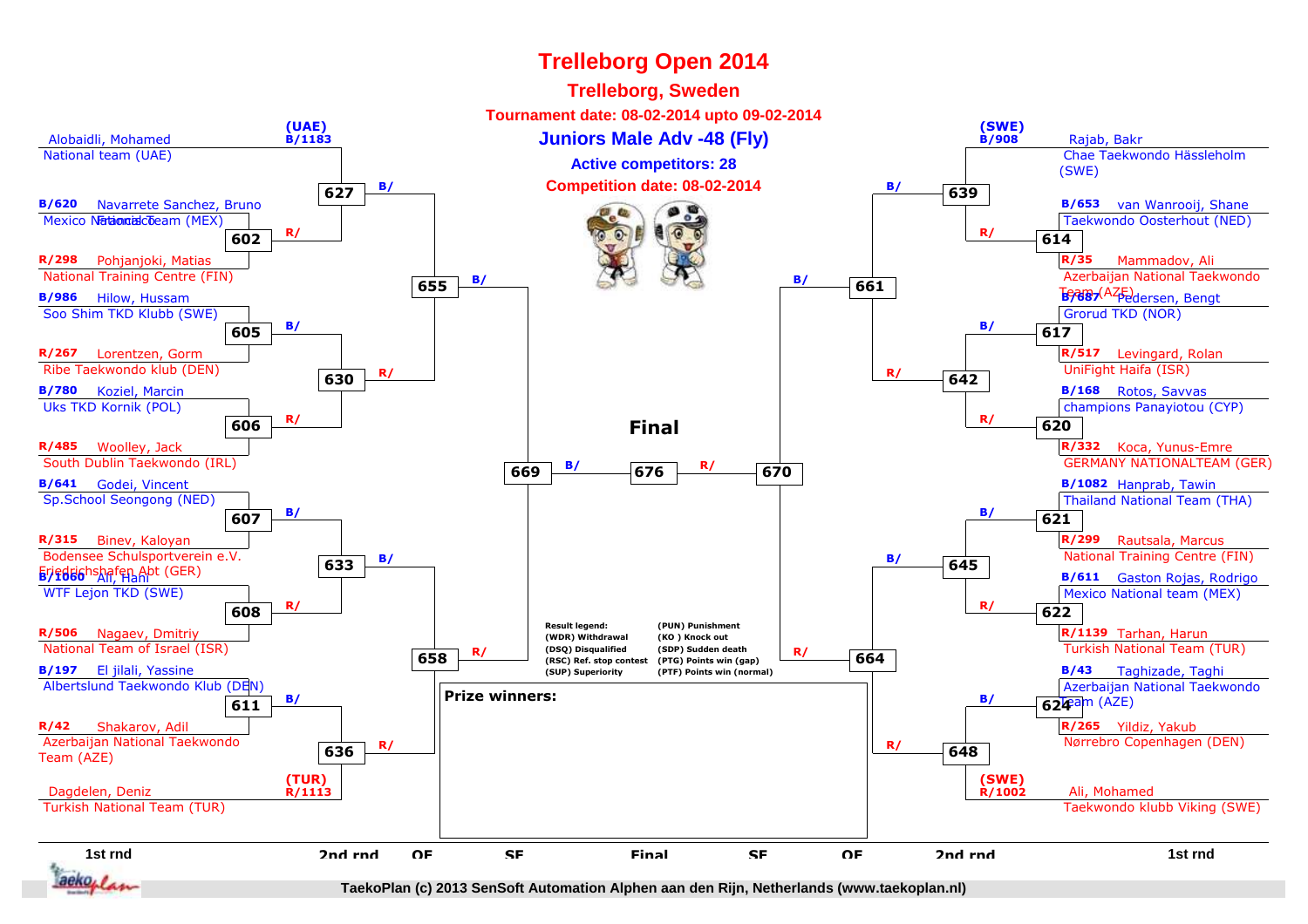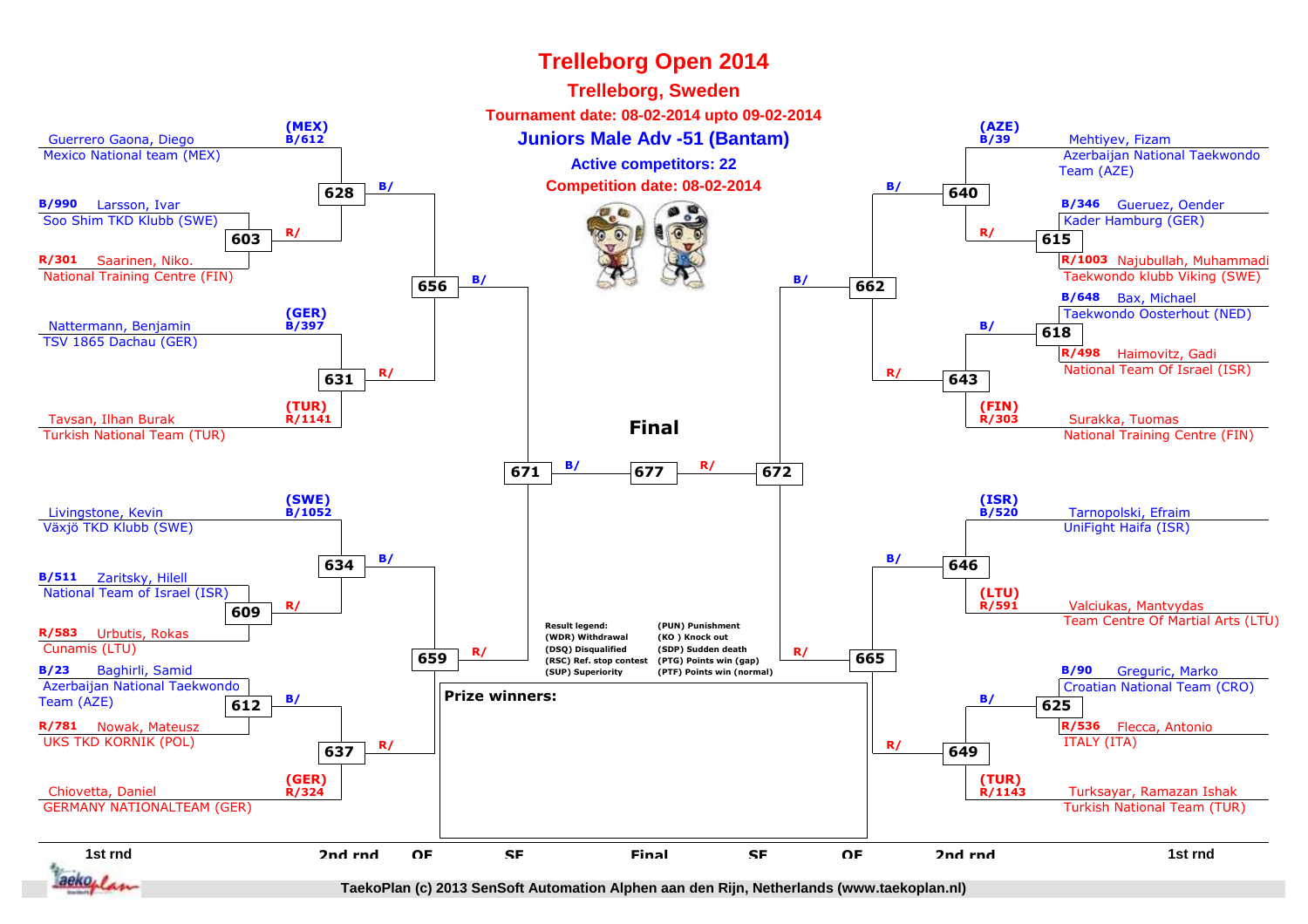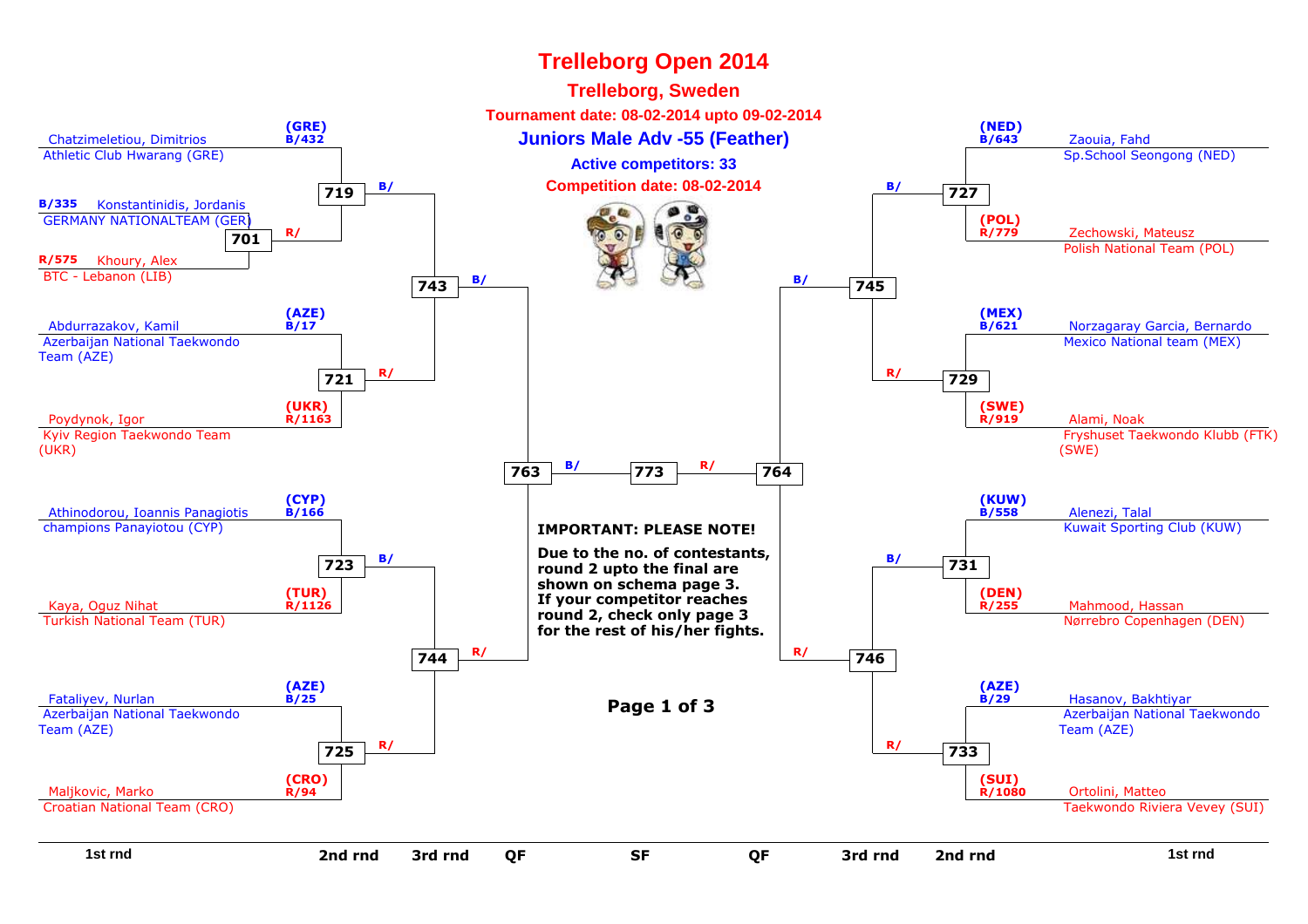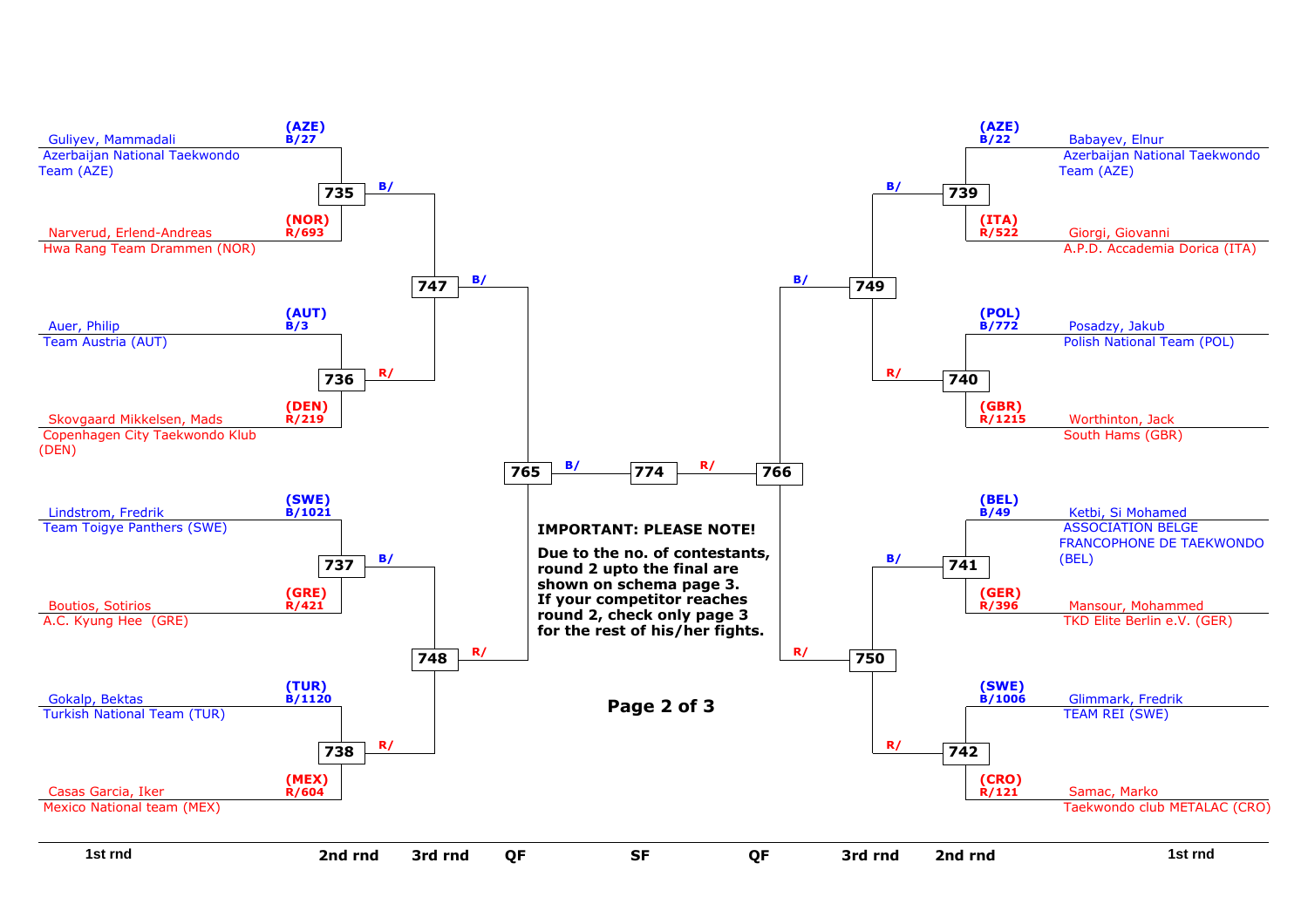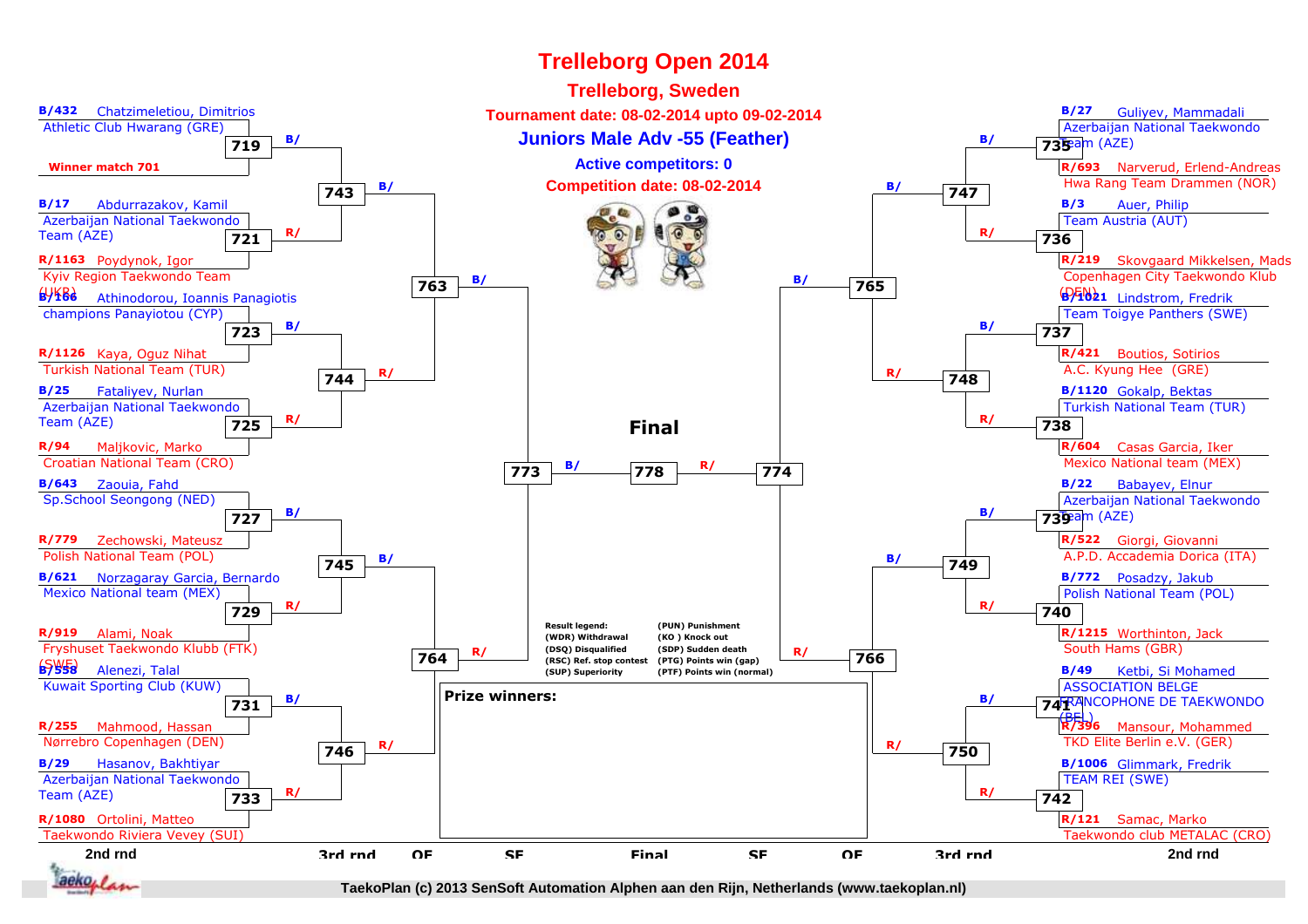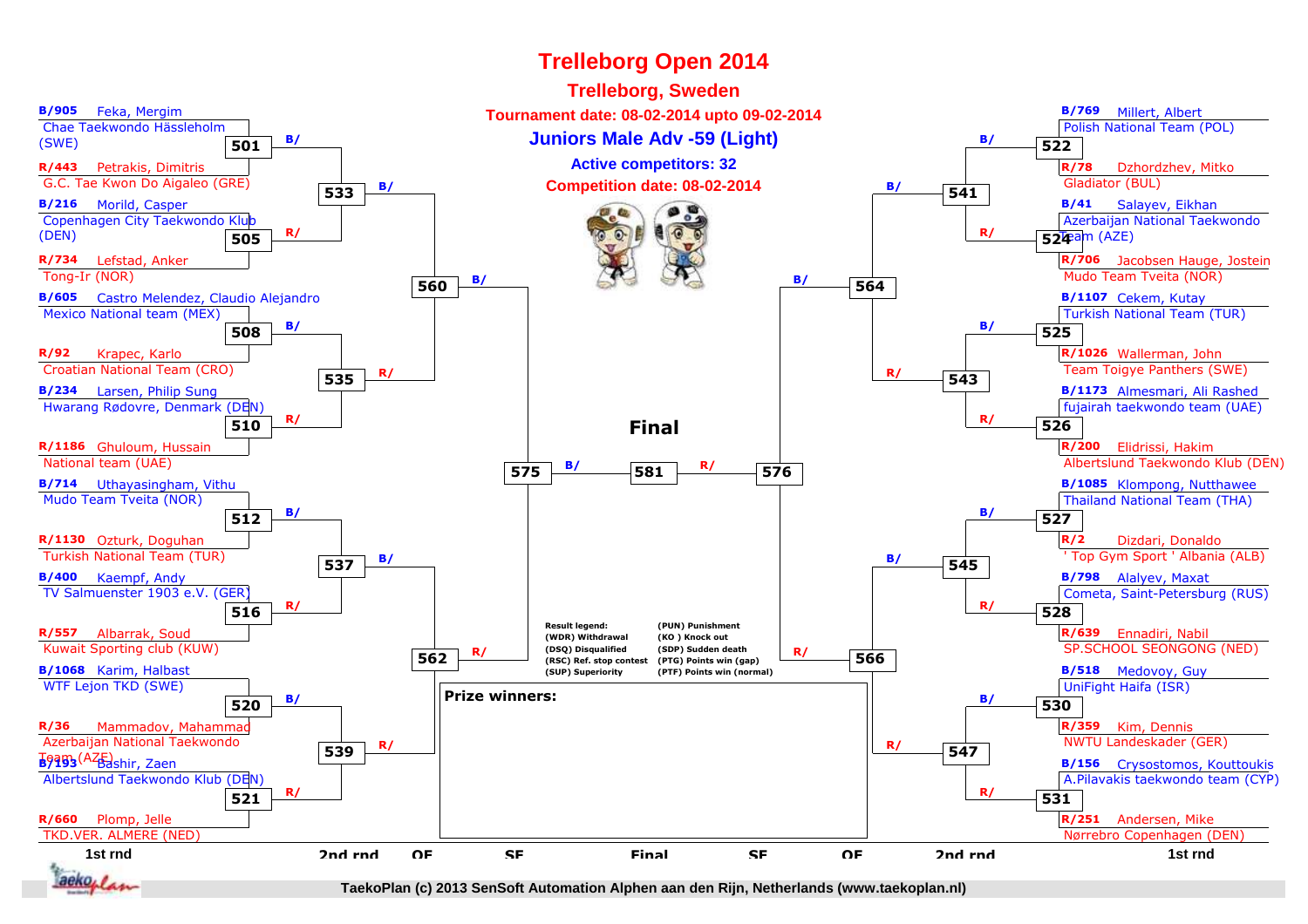#### **Trelleborg, Sweden**

**Tournament date: 08-02-2014 upto 09-02-2014**

**Juniors Female Adv -42 (Fin)**

**Active competitors: 11**

**Competition date: 08-02-2014**



aeko, i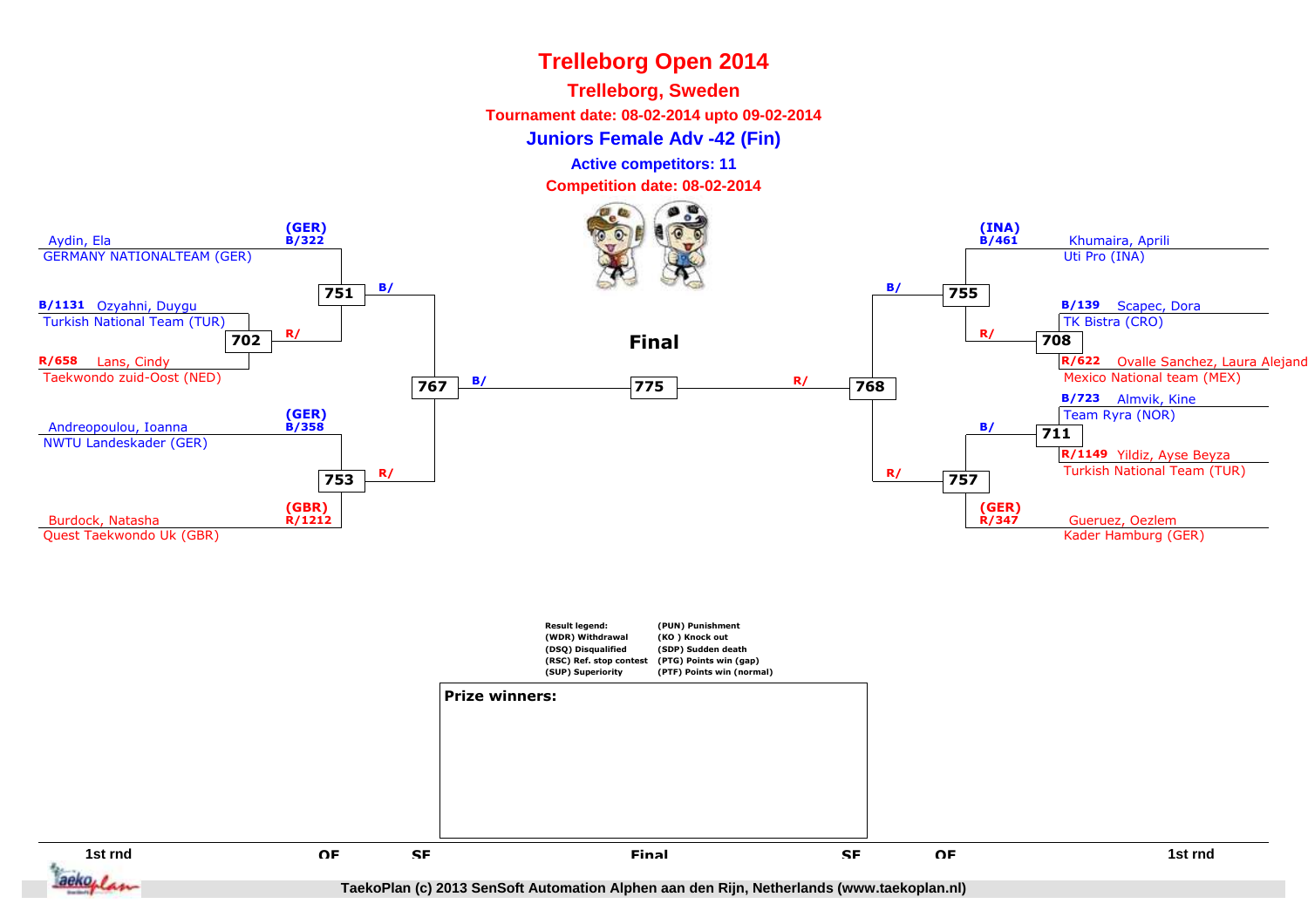#### **Trelleborg, Sweden**

**Tournament date: 08-02-2014 upto 09-02-2014**

**Juniors Female Adv -44 (Fly)**

**Active competitors: 16**

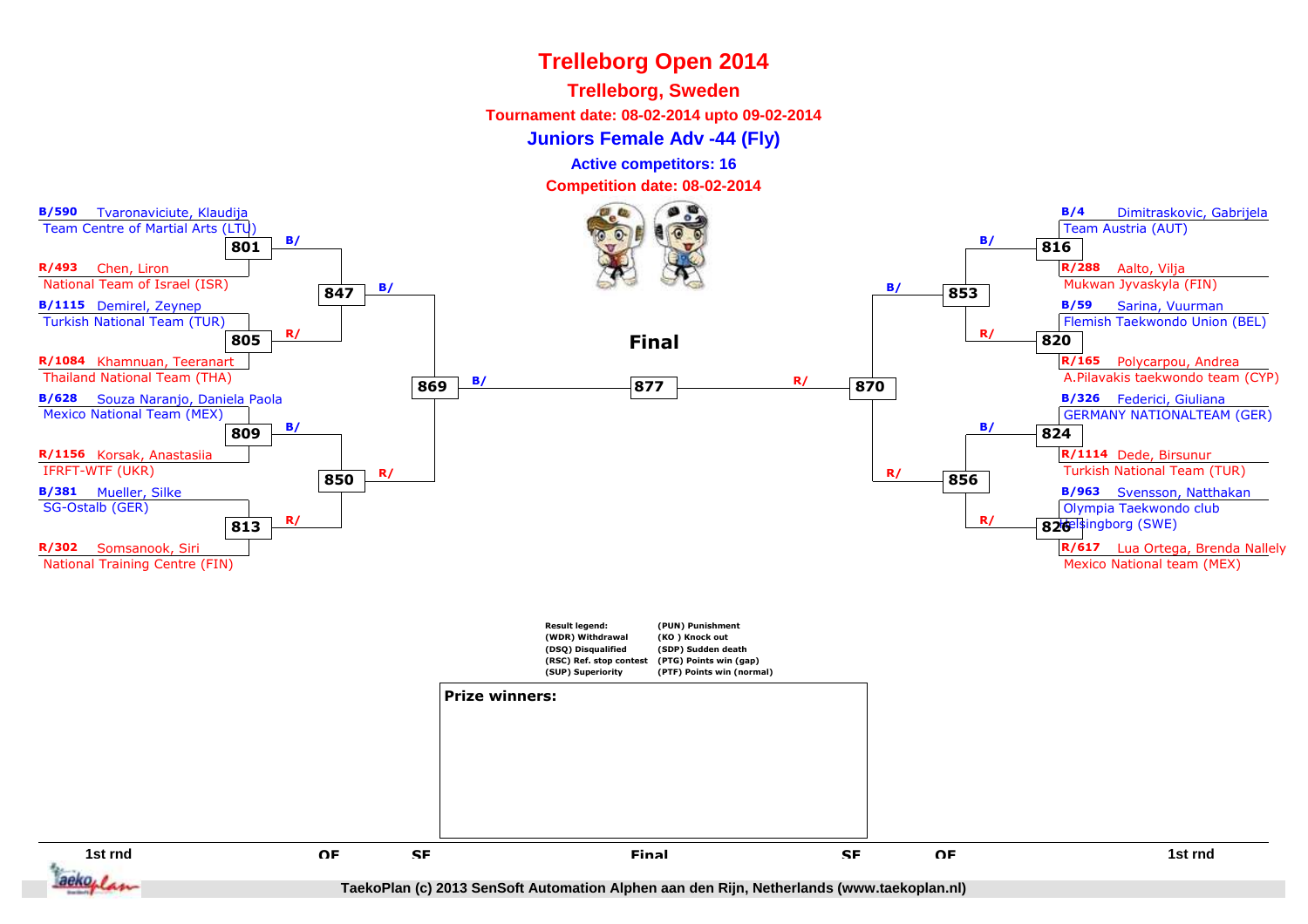## **Trelleborg, Sweden**

**Tournament date: 08-02-2014 upto 09-02-2014**

## **Juniors Female Adv -46 (Bantam)**

**Active competitors: 15**

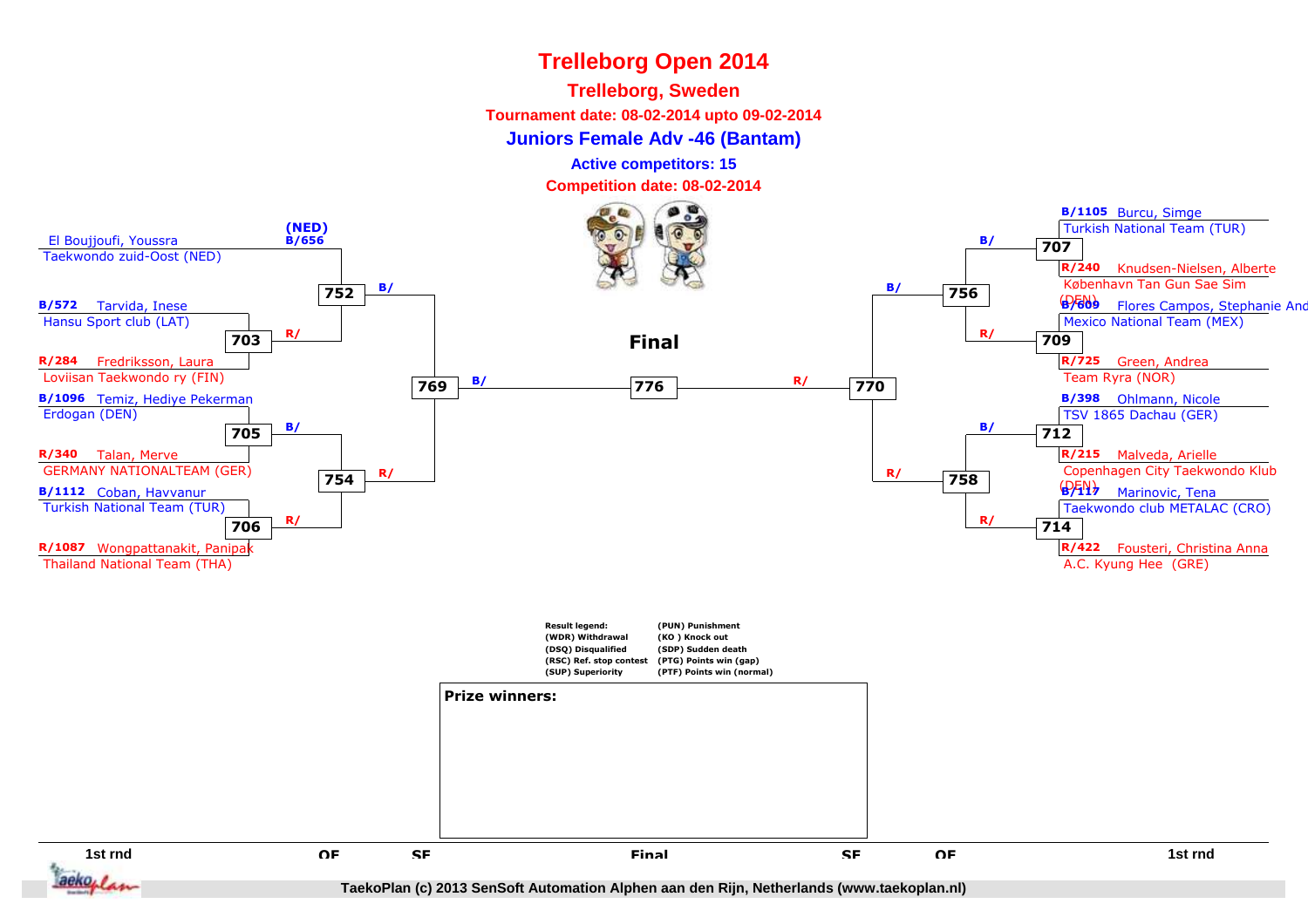#### **Trelleborg Open 2014Trelleborg, Sweden Tournament date: 08-02-2014 upto 09-02-2014(SWE) B/907(GER) B/383**Kilani, Zena**1 Juniors Female Adv -49 (Feather)** Bookstein, Isabel **Beckstein, Isabel**  Sportverein Nennslingen e.V. Abt. Chae Taekwondo Hässleholm**Active competitors: 23**(SWE)Taekwondo (GER)**B/ B/ Competition date: 08-02-2014 B/ B/ 728 720B/363** Mali, Rajae**B/93** Kunovic, Tena NWTU Landeskader (GER) Croatian National Team (CRO)**704 R/ 715 R/ R/228** Tt, Sara**R/177** Hronova, Dominika Czech Team (CZE) Esbjerg CITY Taekwondo klub**B**/ **B/ B/ 761 759**(DEN)**B/650** Satter, Jeavonne**(AUT)** Taekwondo Oosterhout (NED)Schmid, Maria**B/10716 B/** Team Austria (AUT)**R/985** Goransson, Alyssa Soo Shim TKD Klubb (SWE) **R/ <sup>730</sup> R/ 722(GBR)(GBR)**Watson, Emilie **R/1199**9 R/1193 Bailey, Asia **R/1193Final** Great Britain Taekwondo Team Great Britain Taekwondo Team(GBR)(GBR) **B/ <sup>772</sup> R/ <sup>777</sup> 771(POL)(AUT)**Adamkiewicz, Patrycja**B/9 B/755**<u>s and the set of the set of the set of the set of the set of the set of the set of the set of the set of the set of the set of the set of the set of the set of the set of the set of the set of the set of the set of the se</u> Polish National Team (POL) Team Austria (AUT) **B/ <sup>732</sup> B/ 724B/1** Demneri, Ada**B/1118** Dosucukur, Zehra Turkish National Team (TUR) ' Top Gym Sport ' Albania (ALB)**710 R/ 717 R/ Result legend:(PUN) PunishmentR/610** Garcia De Leon, Renata**R/54** Indra, Craen **(WDR) Withdrawal(KO ) Knock out** Mexico National team (MEX) **(DSQ) Disqualified (SDP) Sudden death** Flemish Taekwondo Union (BEL)**R/** (DSQ) Disqualitied (SDP) Sudden death<br>
(RSC) Ref. stop contest (PTG) Points win (gap)<br> **CODE CONTAGE (PTE) Points win (gap) 760 (RSC) Ref. stop contest (PTG) Points win (gap)B/399** Richter, Jasmin**(SUP) SuperiorityB/603** Carrillo Osorio, Mitzi Yemaima **(PTF) Points win (normal)** Mexico National team (MEX) TuS Osterburg 90 Weida e.V.**Prize winners:**(GER)**713 B/ 718 B/ R/418** Xioti, Danai **R/1128** Kocak, Seda a.c. aiantas agiou dimitriou (GRE) Turkish National Team (TUR) **R/ <sup>734</sup> R/ 726(SWE)(SWE)**Rouhi, Paula Von Kauffmann, Sofie **R/1008 R/976** Östermalms Hapk.& tkd (SWE) TEAM REI (SWE)**1st rnd2nd rndQFSFFinal**d a that the off state of the set of the off the top of the term of the term of the term of the term of the term o<br>The term of the set of the term of the term of the term of the term of the set of the term of the term of t d OF SF Final SF OF 2nd rnd<br> **2nd rnd** F SF Final SF OF F Final SF аекол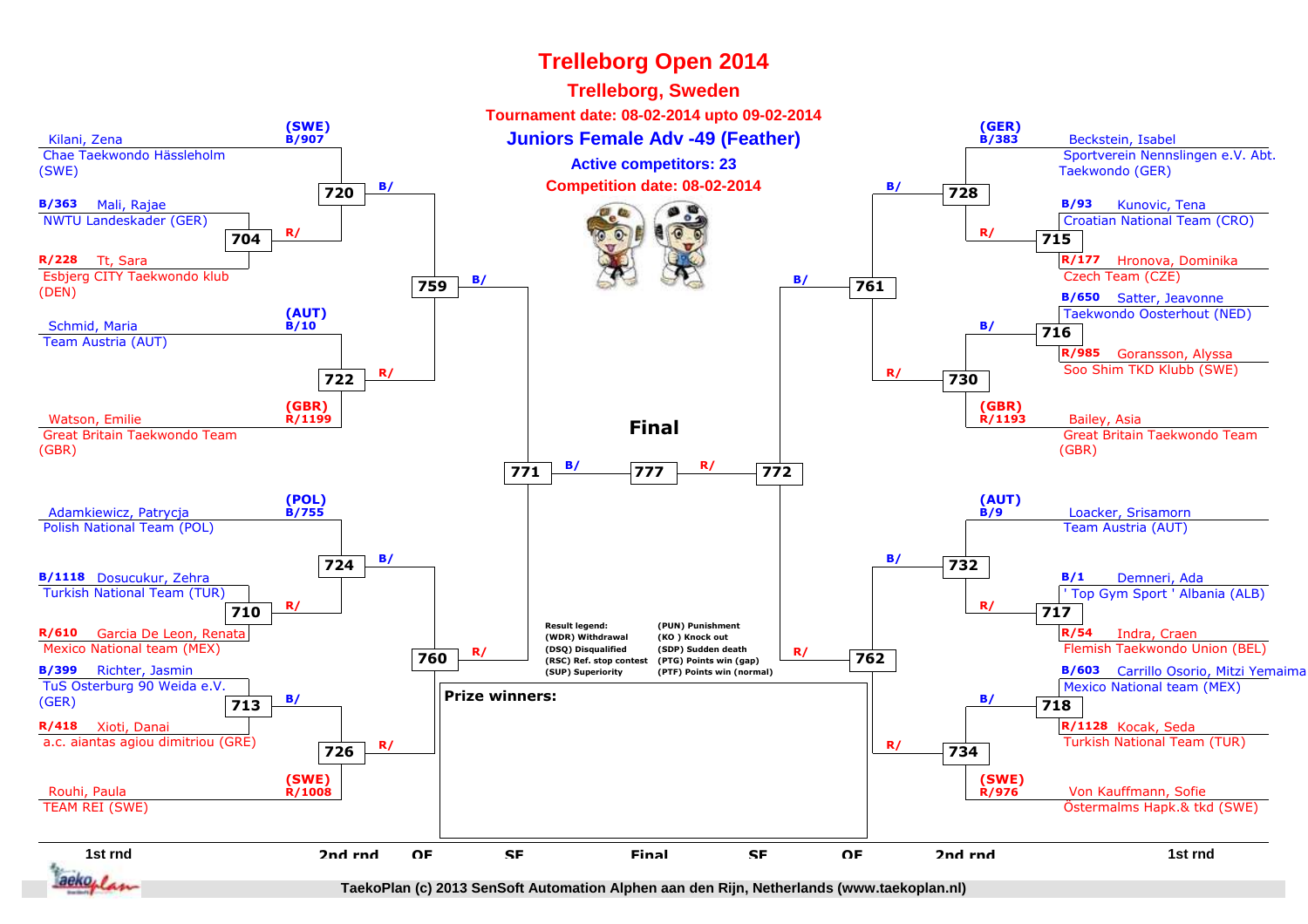#### **1st rnd**d a that the off state of the set of the off the top of the term of the term of the term of the term of the term o<br>The term of the set of the term of the term of the term of the term of the set of the term of the term of t Oguz, Seray Turkish National Team (TUR)**(TUR) B/1129Brook Sumiors Female Adv -52 (Light)** And Allen and Allen and Berg Jakobsen, Eirin Mudo Team Tveita (NOR)**(NOR) B/698B/903** Chehade, Heba Chae Taekwondo Hässleholm(SWE)**R/597** Aguas Tomay, Johana Maetzin Mexico National team (MEX)**604 R/ B/305** Tuomenkoski, Kanwara National Training Centre (FIN)**R/507** Savit, Linoy National Team Of Israel (ISR)**616 R/** Cicak, Mia Taekwondo klub Casper (CRO)**(CRO) B/125B/946** Werder, Jennifer Kfuk Kfum Malmö TKD KL. (SWE)**R/111** Beros, Kristina TAEKWONDO CLUB DUBRAVA(CRO)**619 B/** Nat, Rhonda Germany Nationalteam (GER)**(GER) R/339**9 R/24 Eyvazova, Gunel Azerbaijan National TaekwondoTeam (AZE)**(AZE)R/24**Theodosa, Chrisoula Athletic Club Hwarang (GRE)**(GRE) B/437**<u>starting, Thead and the starting of the starting of the starting of the starting of the starting of the starting of the starting of the starting of the starting of the starting of the starting of the starting of the start</u> Soo Shim TKD Klubb (SWE)**(SWE) B/988B/1083** Harnsujin, Phannapa Thailand National Team (THA)**R/758** Grabowska, Marta Polish National Team (POL)**610 R/ B/377** Burkhardt, Natalie SG-Ostalb (GER)**R/131** Rezar, Mara Taekwondo klub Casper (CRO)**623 R/ B/349** Richter, Jenny Kader Hamburg (GER)**R/190** Kadlckova, Michaela Taejang Dojang (CZE)**613 B/ B/824** Seliukova, Angelina SPB Taekwondo.Ru (RUS)**R/1111** Cidem, Ipek Turkish National Team (TUR)**626 B/** Zahirovic, Laura TAEKWONDO CLUB 'OSIJEK' (CRO)**(CRO) R/109**e de la provincia de la provincia de la provincia de la provincia de la provincia de la provincia de la provincia de la provincia de la provincia de la provincia de la provincia de la provincia de la provincia de la provin Taejang Dojang (CZE)**(CZE) R/1882nd rnd**d OF SF Final SF OF 2nd rnd<br> **2nd rnd 629B/ Competition date: 08-02-2014 B/ 641 632 R/ <sup>644</sup> R/ 635 B/ <sup>647</sup> B/ 638 R/ <sup>650</sup> R/ QF**F SF Final SF OF **657B/ 663 B/ 663 660R/** (DSQ) Disqualitied (SDP) Sudden death<br>
(RSC) Ref. stop contest (PTG) Points win (gap)<br> **CEO CONTAGE (PTG) Points win (gap) SF**F Final SF **673 B/ <sup>674</sup> R/ <sup>678</sup> FinalResult legend: (WDR) Withdrawal (DSQ) Disqualified (RSC) Ref. stop contest(SUP) Superiority(PUN) Punishment(KO ) Knock out (SDP) Sudden death (PTG) Points win (gap) (PTF) Points win (normal)Prize winners:FinalTrelleborg Open 2014Trelleborg, Sweden Tournament date: 08-02-2014 upto 09-02-2014Active competitors: 23**

**TaekoPlan (c) 2013 SenSoft Automation Alphen aan den Rijn, Netherlands (www.taekoplan.nl)**

аекол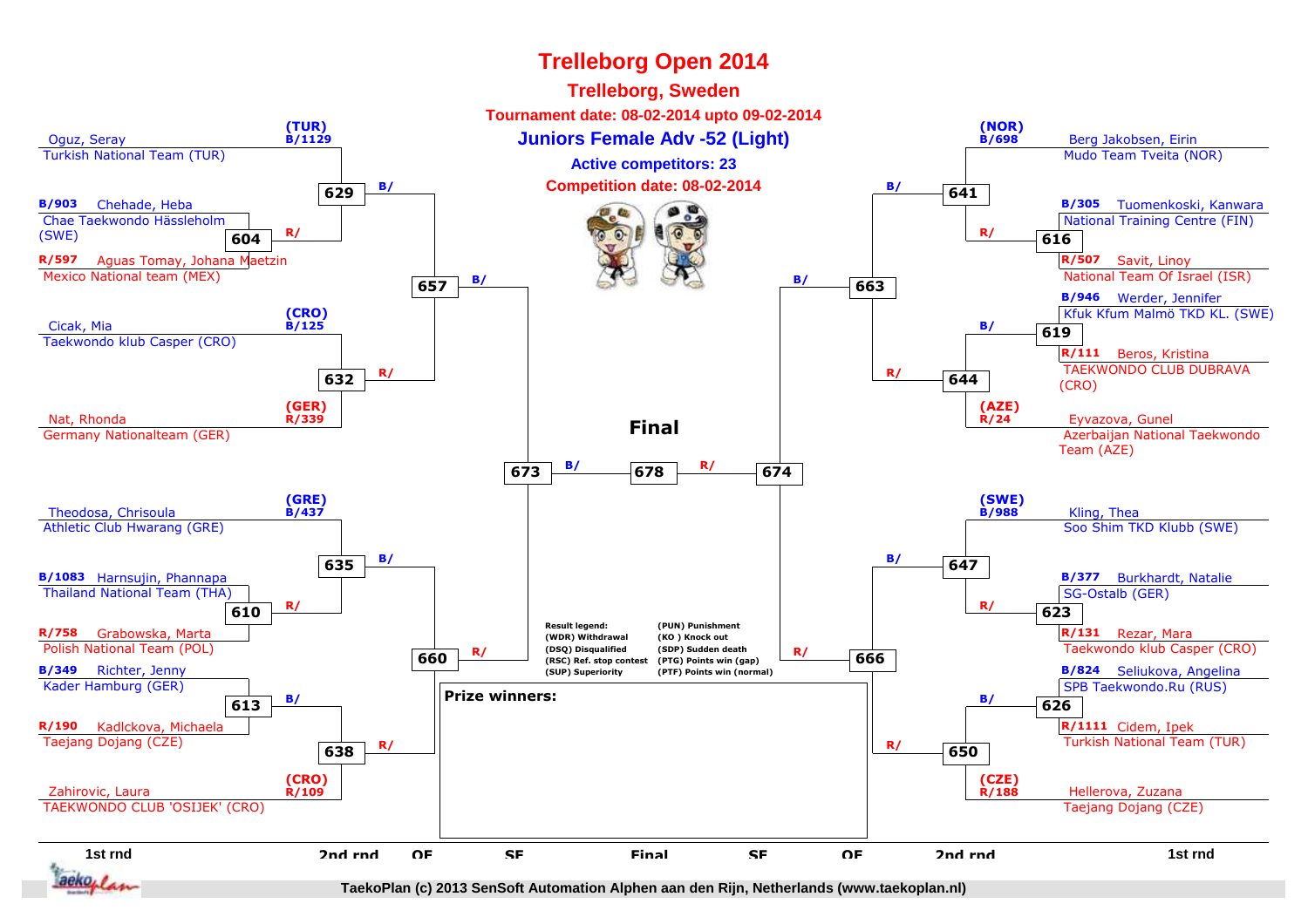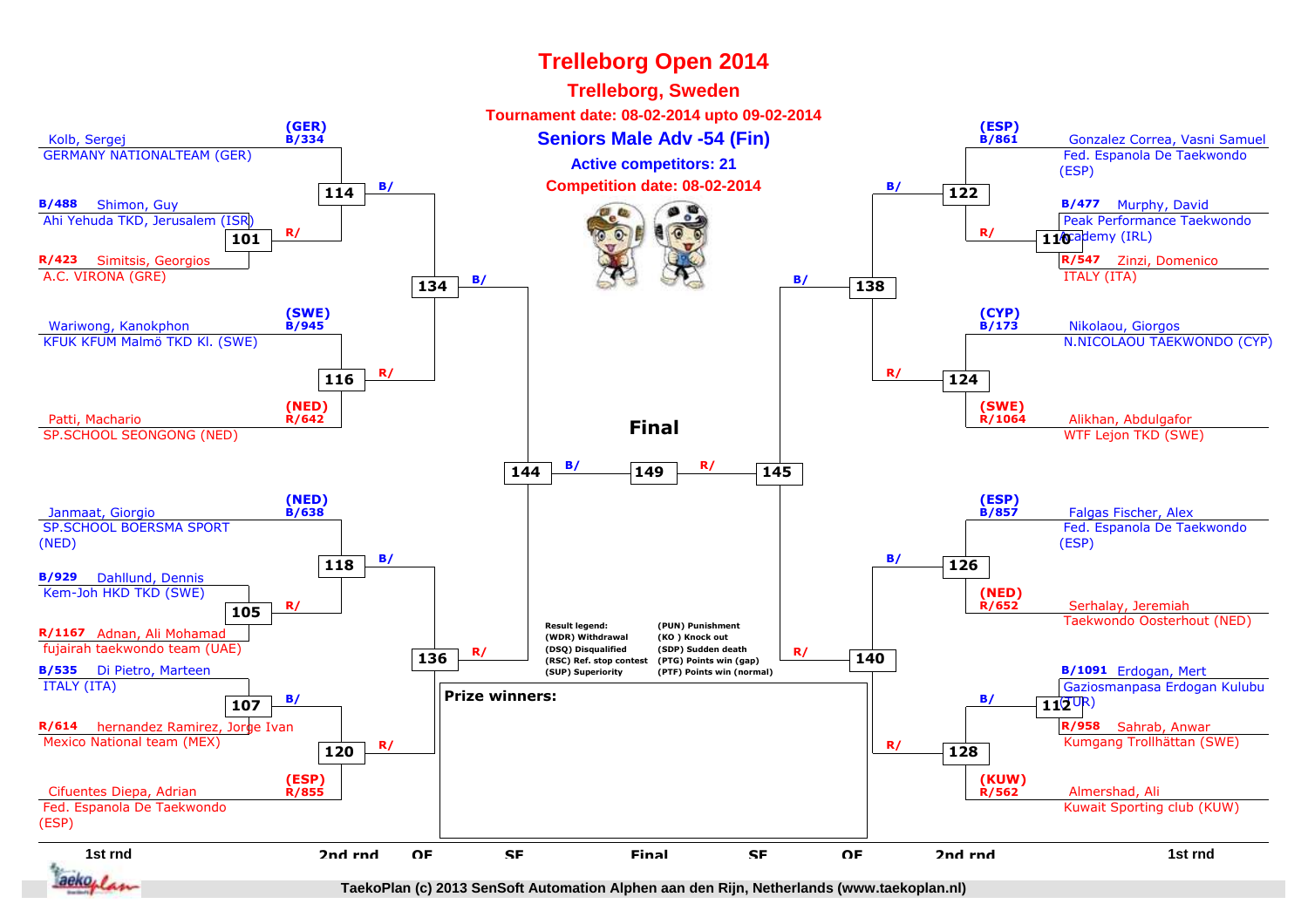

# **Trelleborg Open 2014**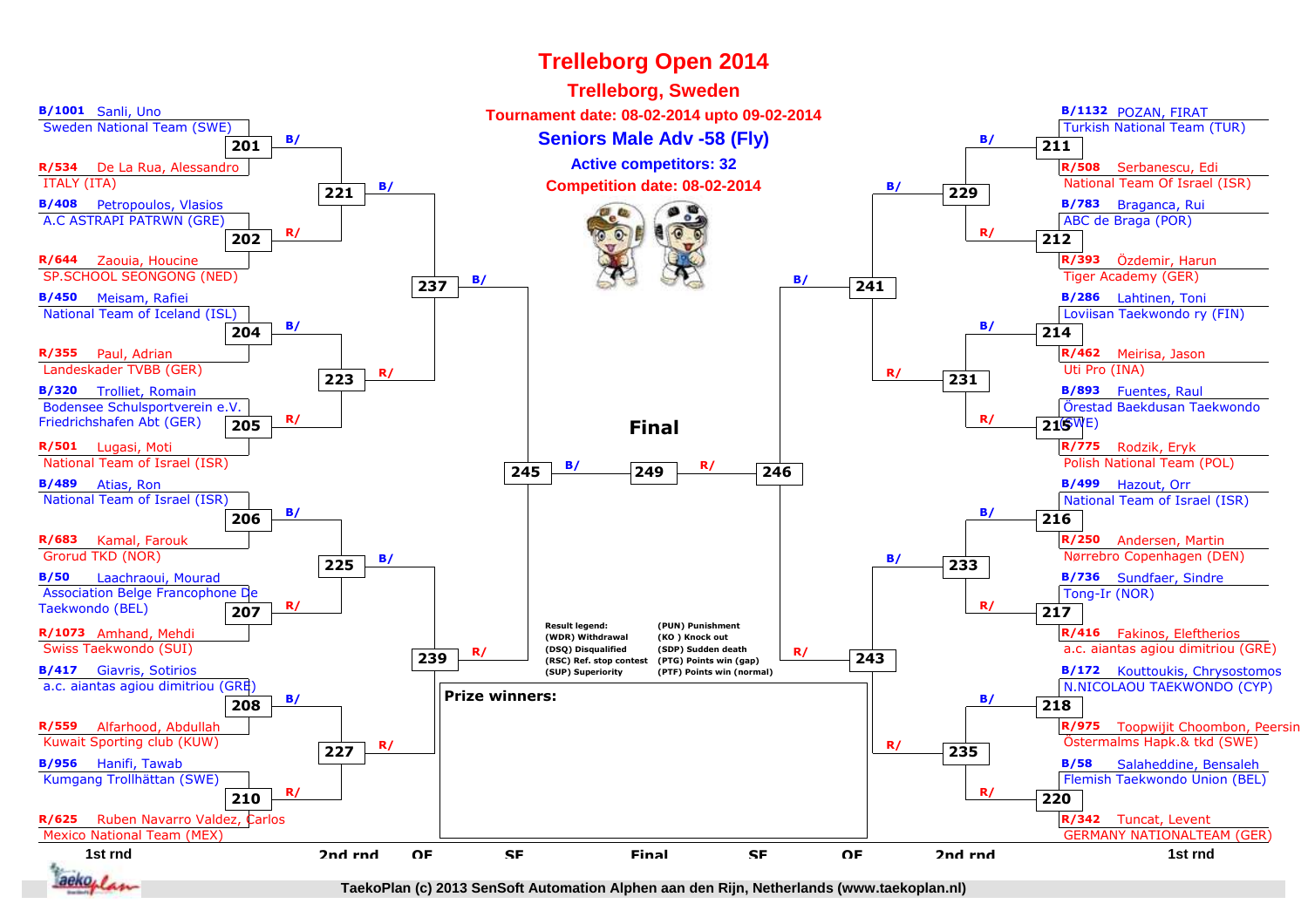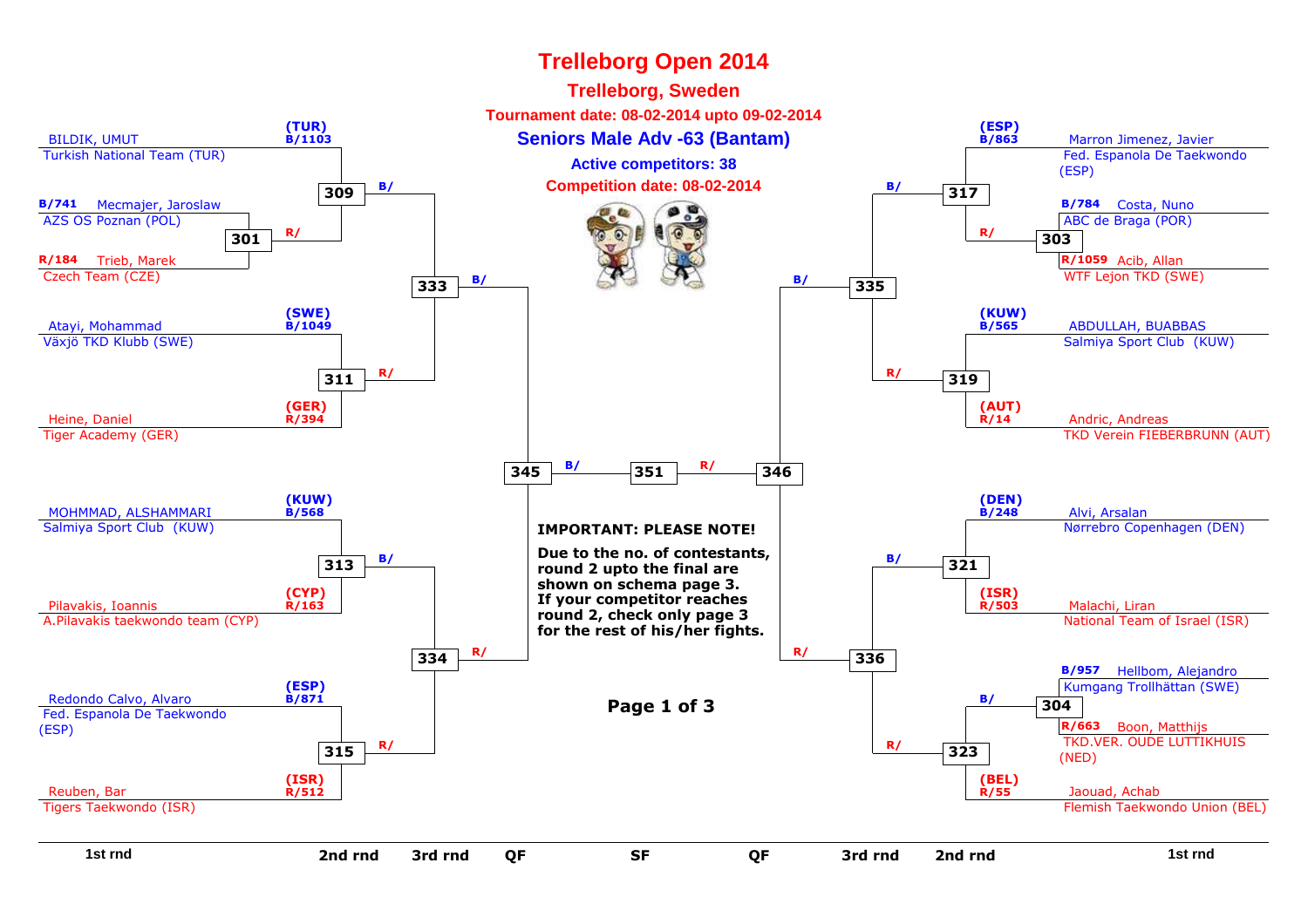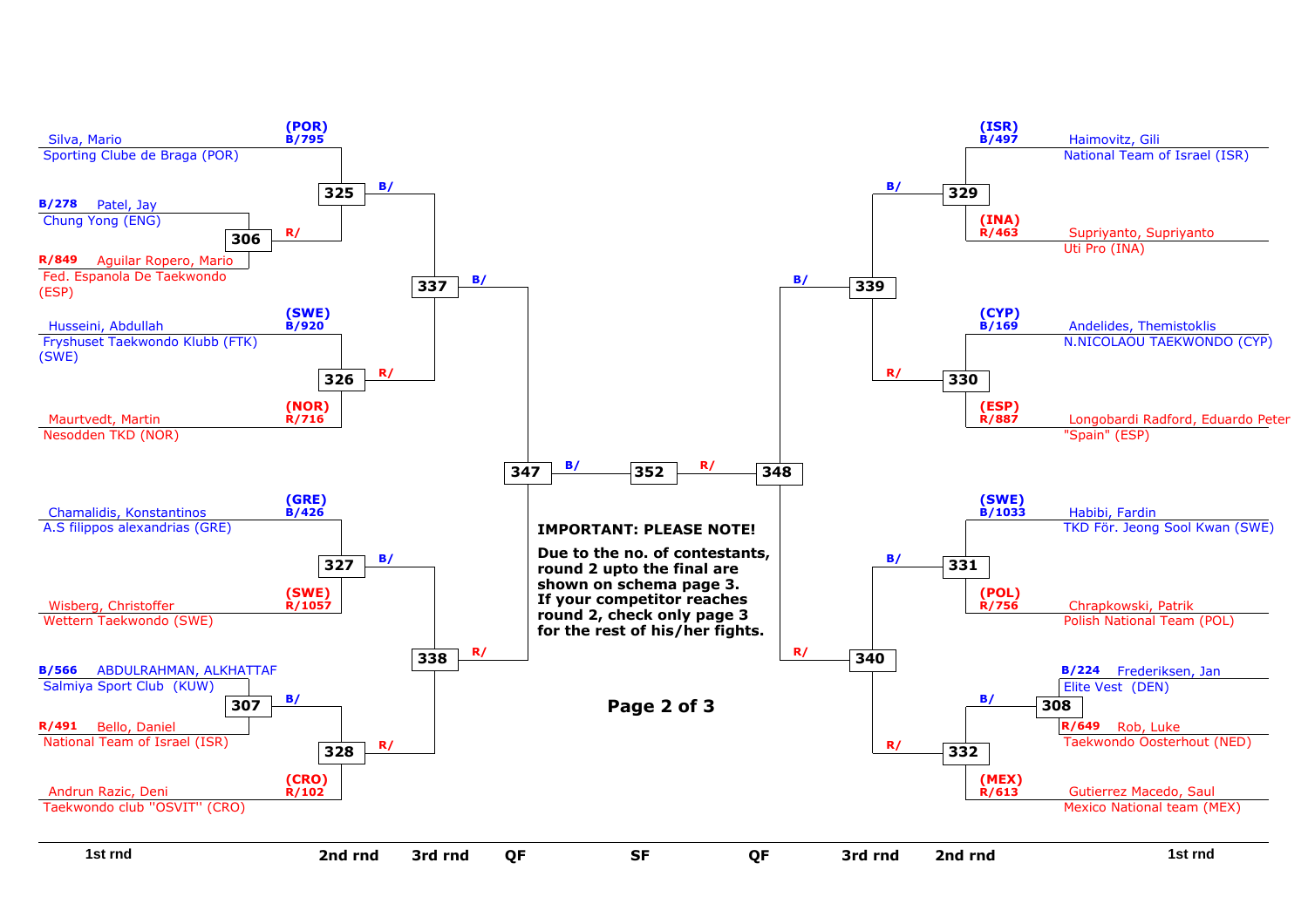

# **Trelleborg Open 2014**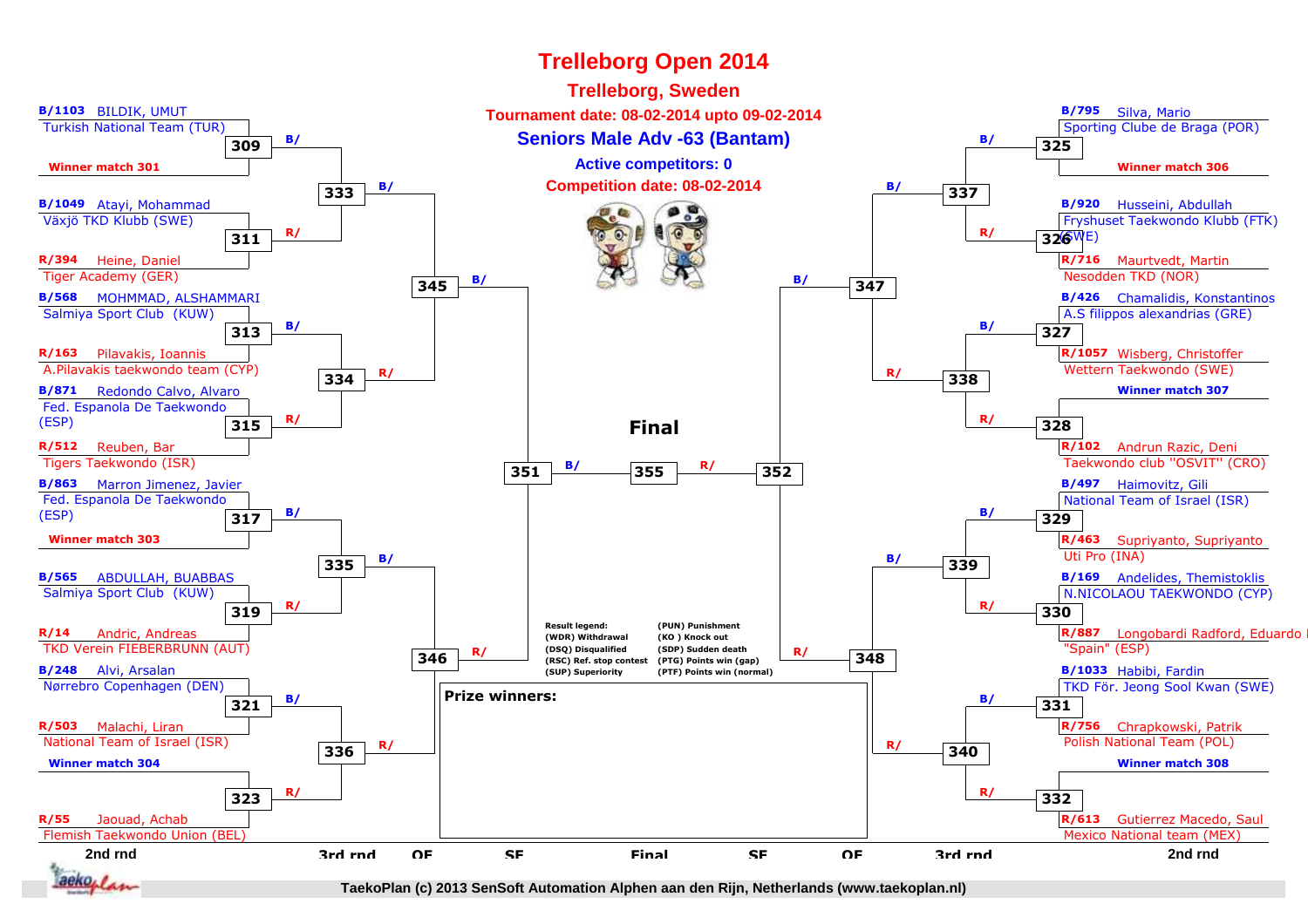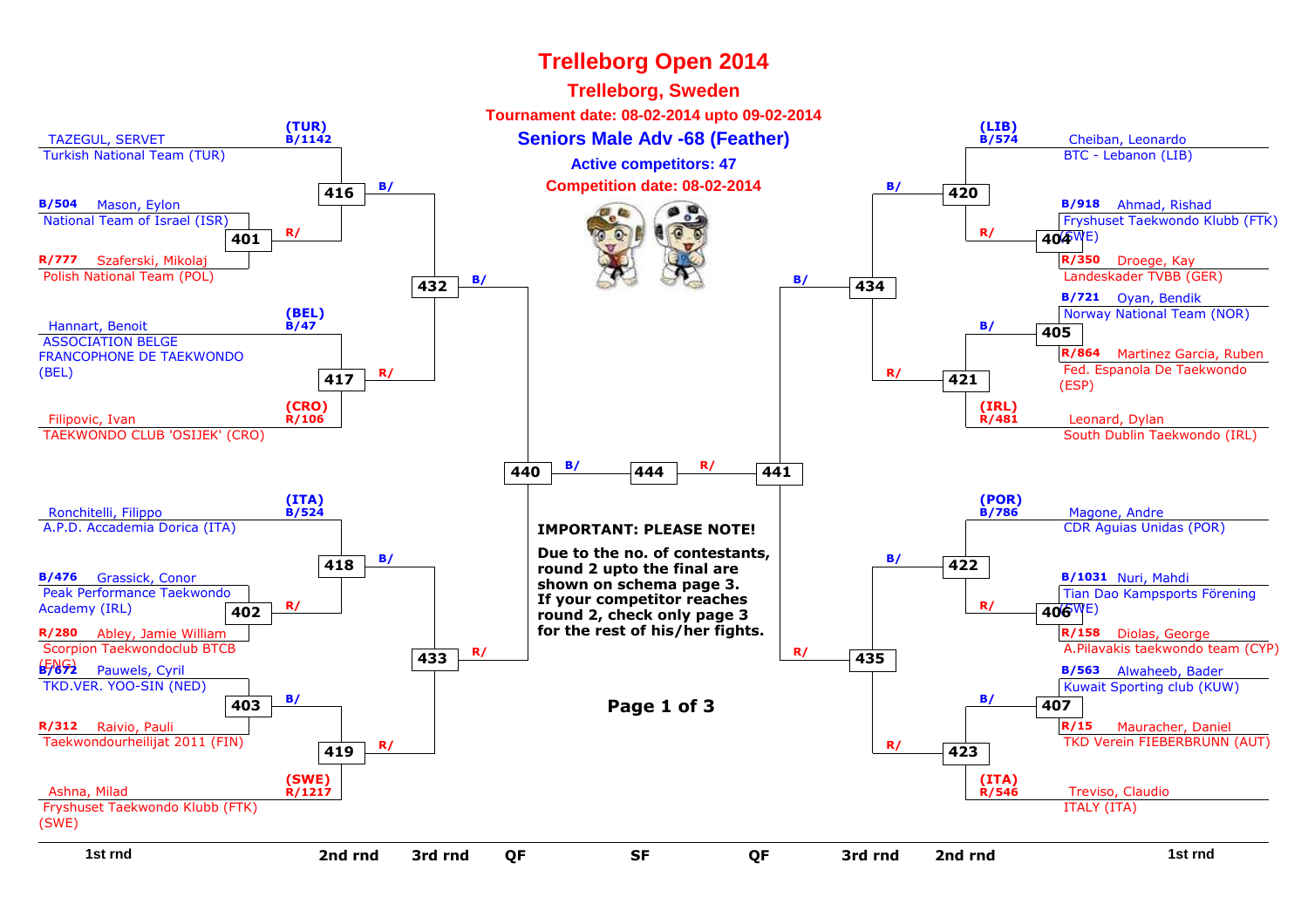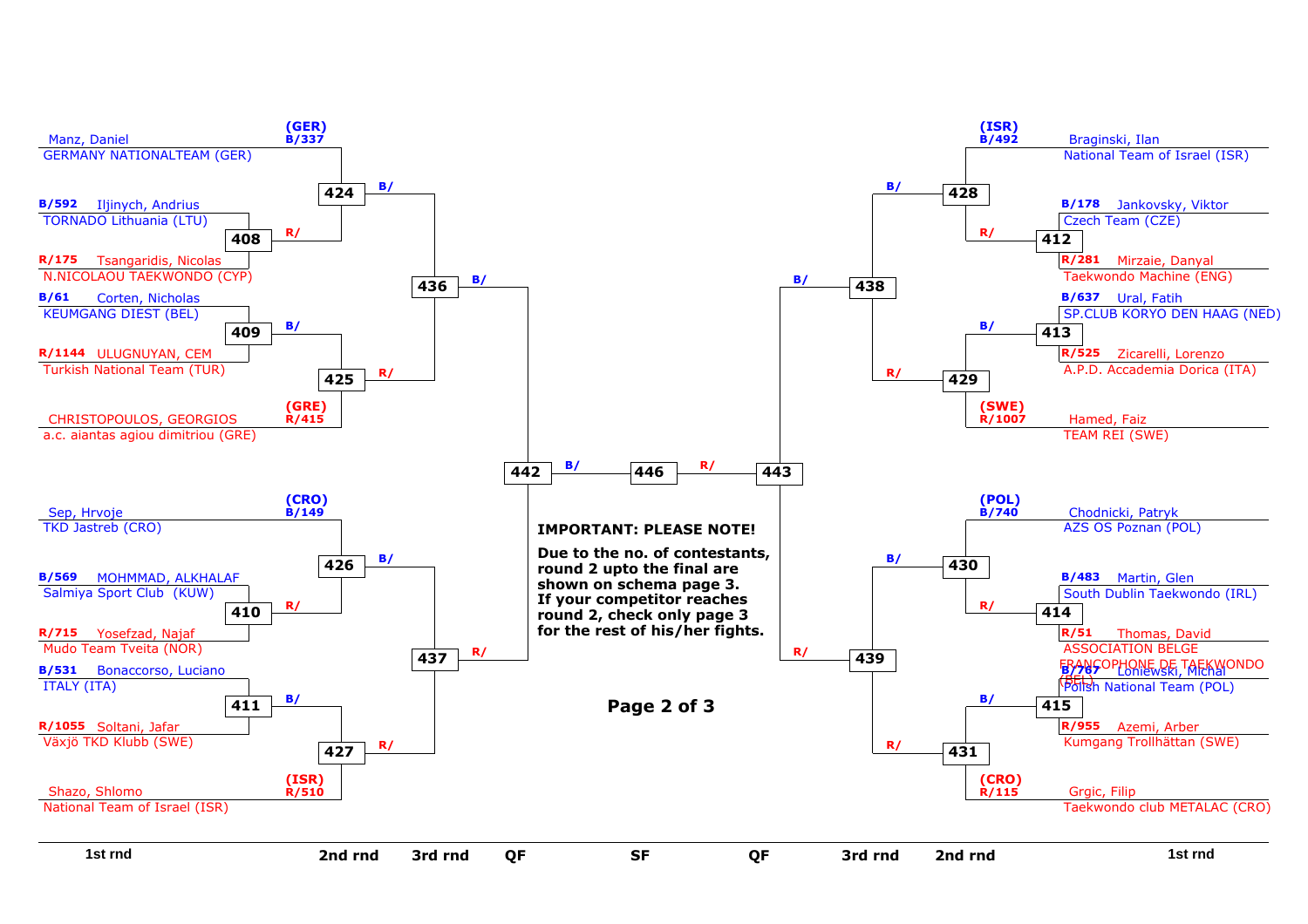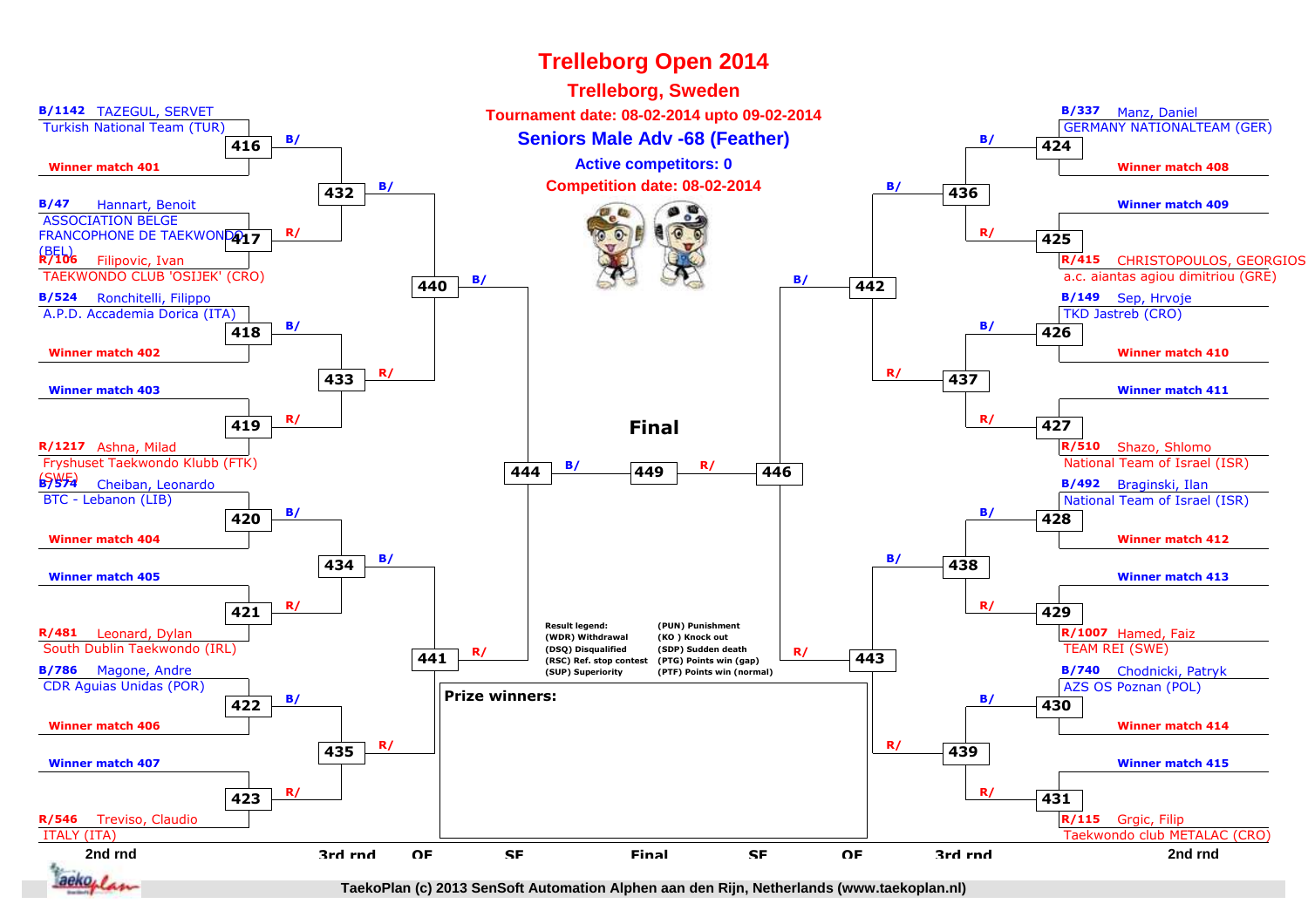## **Trelleborg, Sweden**

**Tournament date: 08-02-2014 upto 09-02-2014**

**Seniors Female Adv -46 (Fin)**

**Active competitors: 12**

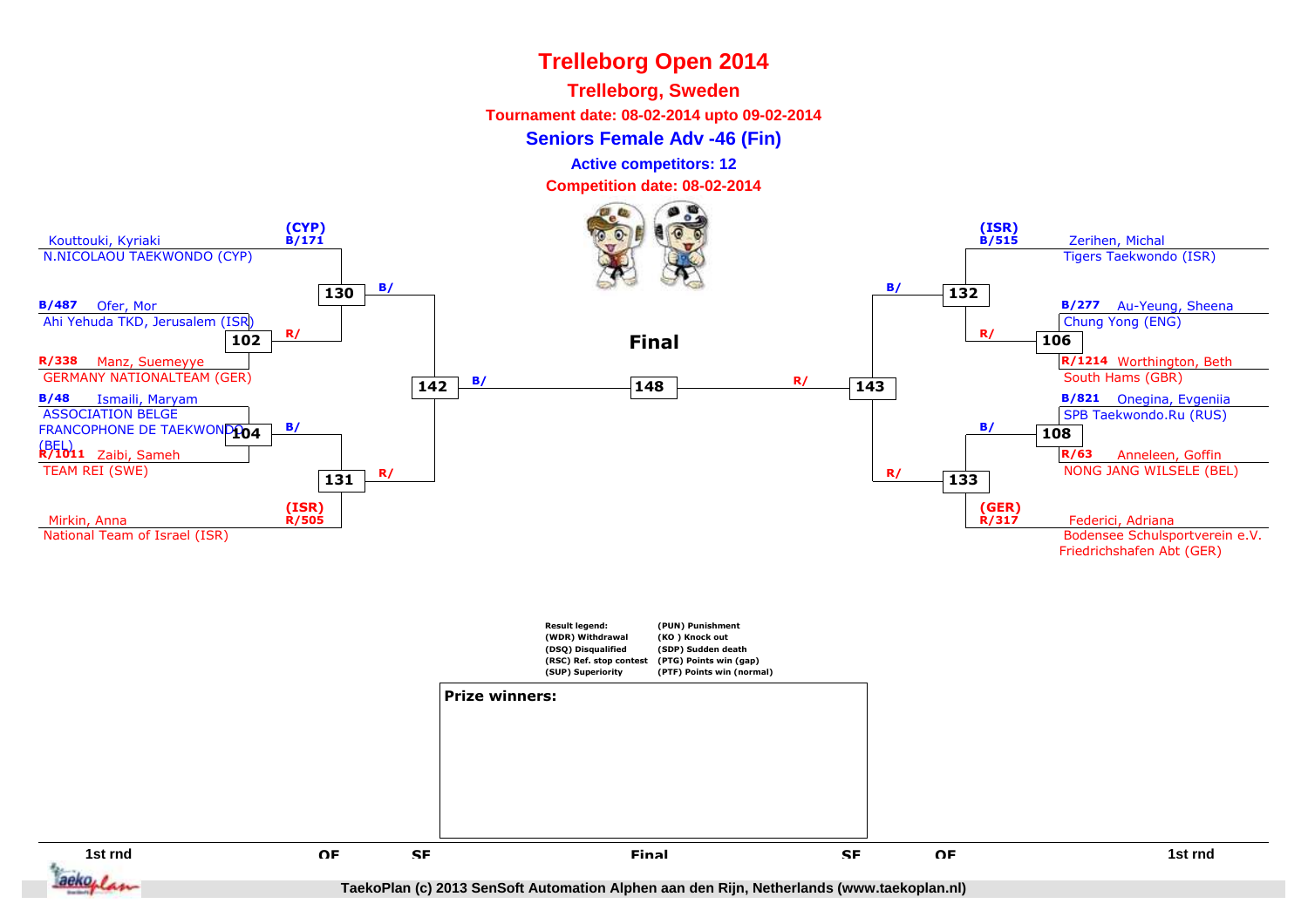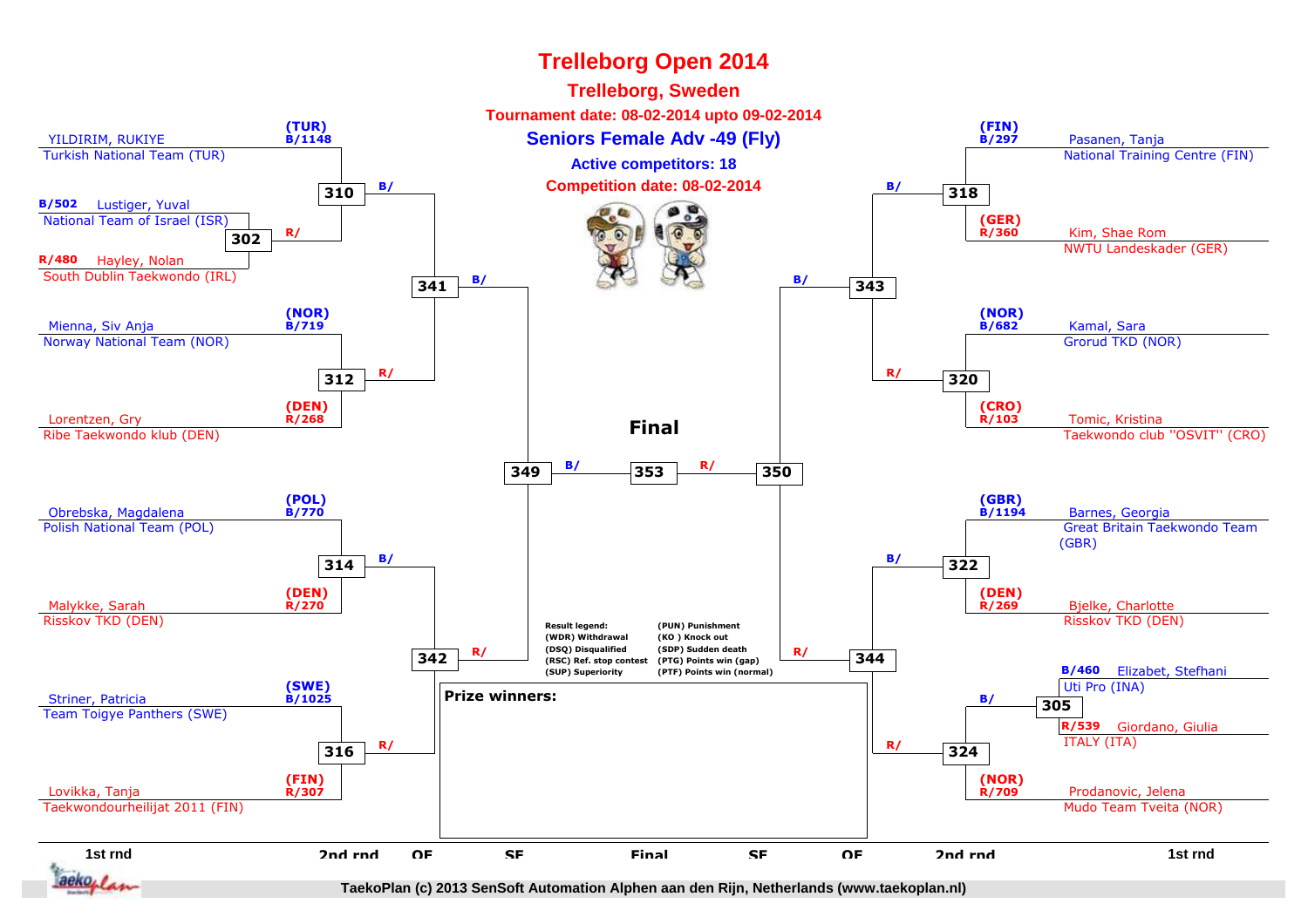#### **Trelleborg Open 2014Trelleborg, Sweden Tournament date: 08-02-2014 upto 09-02-2014(TUR) B/1147(SWE) B/992**YANGIN, HATICE KUBRA**Conserversion Seniors Female Adv -53 (Bantam)** And Allen Conserversion Conserversion Conserversion Conserversion Conserversion Conserversion Conserversion Conserversion Conserversion Conserversion Conserversion Conservers Turkish National Team (TUR) Soo Shim TKD Klubb (SWE)**Active competitors: 20B/ Competition date: 08-02-2014 B/ B/ B/ 230 222B/831** Iakovleva, Viktoria**B/833** Selezneva, Iuliia Ulyanovsk Regional Taekwondo Ulyanovsk Regional Taekwondo **R/** Federation (RUS)**R/ 213** *R* **C RUS 203R/548** Unterhofer, Laura**R/150** Ivančic, Jelena Zapresic (CRO) Zadra-fighting ASV (ITA)**B**/ **a a b**/**a b**/**a b**/**a b**/**a 242 238(POL) B/776(ITA) B/538**Rogozinska, Patrycja Gattella, Lisa Polish National Team (POL) Italy (ITA) **R/ <sup>232</sup> R/ 224(DEN)(DEN)**Alhesmy, Sara **R/213**3 R/274 Lilholm, Katrine<br> **Lilholm, Katrine R/274 Lilholm, Katrine R/274** Lilholm, Katrine **R/274Final** Copenhagen City Taekwondo Klub Vejle Taekwondo Klub - Tang Soo(DEN)(DEN) **B/ <sup>248</sup> R/ <sup>251</sup> 247(SWE)(SCO)**Beraki, Djanet **B/923**3. The contract of the contract of the contract of the contract of the contract of the contract of the contract of the contract of the contract of the contract of the contract of the contract of the contract of the contrac **B/836** Ham Kae Kwan TKD Klubb (SWE) Caledonian Taekwondo (SCO) **B/ <sup>234</sup> B/ 226(ESP)(CYP)**Amezcua Millan, Nuria **R/850** Pilavaki, Despina **R/162** Fed. Espanola De Taekwondo A.Pilavakis taekwondo team (CYP)**Result legend:(PUN) Punishment**(ESP)**(KO ) Knock out (WDR) Withdrawal (DSQ) Disqualified (SDP) Sudden deathR/** (DSQ) Disqualitied (SDP) Sudden death<br>
(RSC) Ref. stop contest (PTG) Points win (gap)<br>
(SIIP) Suneriority (PTF) Points win (normal) **240 (RSC) Ref. stop contest (PTG) Points win (gap)B/235** Mathiesen, Michella**(SUP) SuperiorityB/124** Susa, Tamara **(PTF) Points win (normal)** Hwarang Rødovre, Denmark (DEN) Taekwondo club METALAC (CRO)**Prize winners: B/ 219 B/ 209R/152** Jurisic, Gabrijela**R/984** Fernlund, Magdalena ZAPRESIC (CRO) Soo Shim TKD Klubb (SWE) **R/ <sup>236</sup> R/ 228(AUT)(SUI)**Schoenegger, Christina**R/13**en 1988 de la contradición de la contradición de la contradición de la contradición de la contradición de la c<br>Entre de la contradición de la contradición de la contradición de la contradición de la contradición de la con **R/1074** Tiroler TKD Verband (AUT) Swiss Taekwondo (SUI)**1st rnd2nd rndQFSFFinal**d a that the off state of the set of the off the top of the term of the term of the term of the term of the term o<br>The term of the set of the term of the term of the term of the term of the set of the term of the term of t d OF SF Final SF OF 2nd rnd<br> **2nd rnd** F SF Final SF OF F Final SF аекол